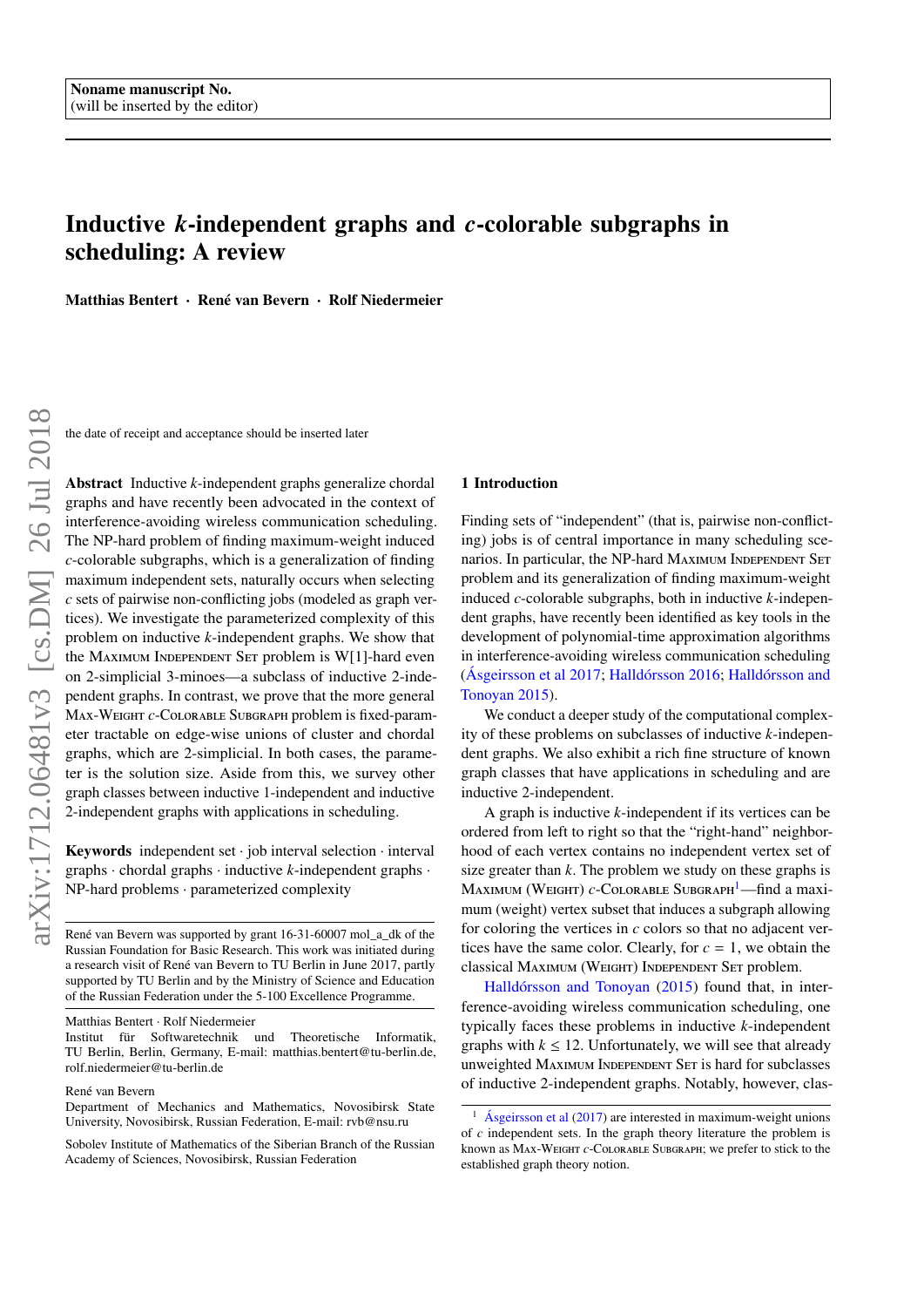<span id="page-1-1"></span><span id="page-1-0"></span>



White — MAX-WEIGHT *c*-COLORABLE SUBGRAPH is solvable in polynomial time.

Light Gray — Max-Weight Independent Set is polynomial-time solvable, Maximum *c*-Colorable Subgraph is NP-hard, Max-Weight *c*-Colorable Subgraph parameterized by the solution size is fixed-parameter tractable.

Gray — Maximum Independent Set is NP-hard. Max-Weight *c*-Colorable Subgraph parameterized by solution size is fixed-parameter tractable.

Dark Gray — MAXIMUM INDEPENDENT SET is NP-hard and W[1]-hard parameterized by the solution size.

sic scheduling problems have been studied for a number of subclasses of inductive 2-independent graphs, including interval graphs [\(Kolen et al](#page-16-0) [2007\)](#page-16-0), strip graphs [\(Halldórsson](#page-15-4) [and Karlsson](#page-15-4) [2006\)](#page-15-4), their superclass 2-track interval graphs [\(Höhn et al](#page-15-5) [2011;](#page-15-5) [van Bevern et al](#page-15-6) [2015\)](#page-15-6), and claw-free graphs [\(Gaur and Krishnamurti](#page-15-7) [2003;](#page-15-7) [Köse et al](#page-16-1) [2017;](#page-16-1) [Köse](#page-16-2) [and Médard](#page-16-2) [2017\)](#page-16-2).

*Our contributions and organization of this work.* Our main contributions are as follows. We refer to Section [2](#page-2-0) for definitions of graph and complexity classes.

In Section [3,](#page-3-0) we explore the fine structure of graph classes below inductive 3-independent graphs, discuss relations to known graph classes (often already appearing in scheduling applications), and also survey the recognition complexities of the respective graph classes.

In Section [4,](#page-7-1) we show that already (unweighted) Maximum Independent Set parameterized by the solution size (number of vertices) is W[1]-hard on 2-simplicial 3-minoes, a proper subclass of inductive 2-independent graphs. Thus, there is no reason to hope for exact fixed-parameter algorithms to find even small independent sets in these graphs.

In contrast, in Section [5](#page-9-1) we show that Max-Weight *c*-Colorable Subgraph parameterized by the solution size is fixed-parameter tractable on a class that lies properly between inductive 1-independent and inductive 2-independent graphs and generalizes the class of strip graphs, which [Halldórsson](#page-15-4)

[and Karlsson](#page-15-4) [\(2006\)](#page-15-4) used to model the Job Interval Selection problem.

Finally, in Section [6,](#page-13-2) we briefly survey complexity results on Max-Weight *c*-Colorable Subgraph in the other graph classes discussed in Section [3.](#page-3-0)

We refer to Figure [1.1](#page-1-0) for an overview of results on the parameterized complexity of MAXIMUM INDEPENDENT SET and Max-Weight *c*-Colorable Subgraph on graph classes mainly below inductive 3-independent graphs.

*Related work.* It is well known that, on general graphs, already (unweighted) MAXIMUM INDEPENDENT SET is a notoriously hard problem from the viewpoint of polynomial-time approximability as well as from the viewpoint of parameterized complexity. Hence, it is natural to study MAXIMUM INDEpendent Set and related problems on special graph classes.

Our results improve on or complement the following known results on MAXIMUM INDEPENDENT SET and MAX-WEIGHT *c*-Colorable Subgraph on inductive *k*-independent graph classes.

- Maximum Independent Set parameterized by solution size is fixed-parameter tractable on strip graphs [\(van Bevern](#page-15-6) [et al](#page-15-6) [2015\)](#page-15-6); strip graphs are equivalent to the class of cluster  $\approx$  interval graphs (see Figure [1.1\)](#page-1-0), a proper subclass of inductive 2-independent graphs.
- Max-Weight Independent Set parameterized by solution size is W[1]-hard already on unit 2-track interval graphs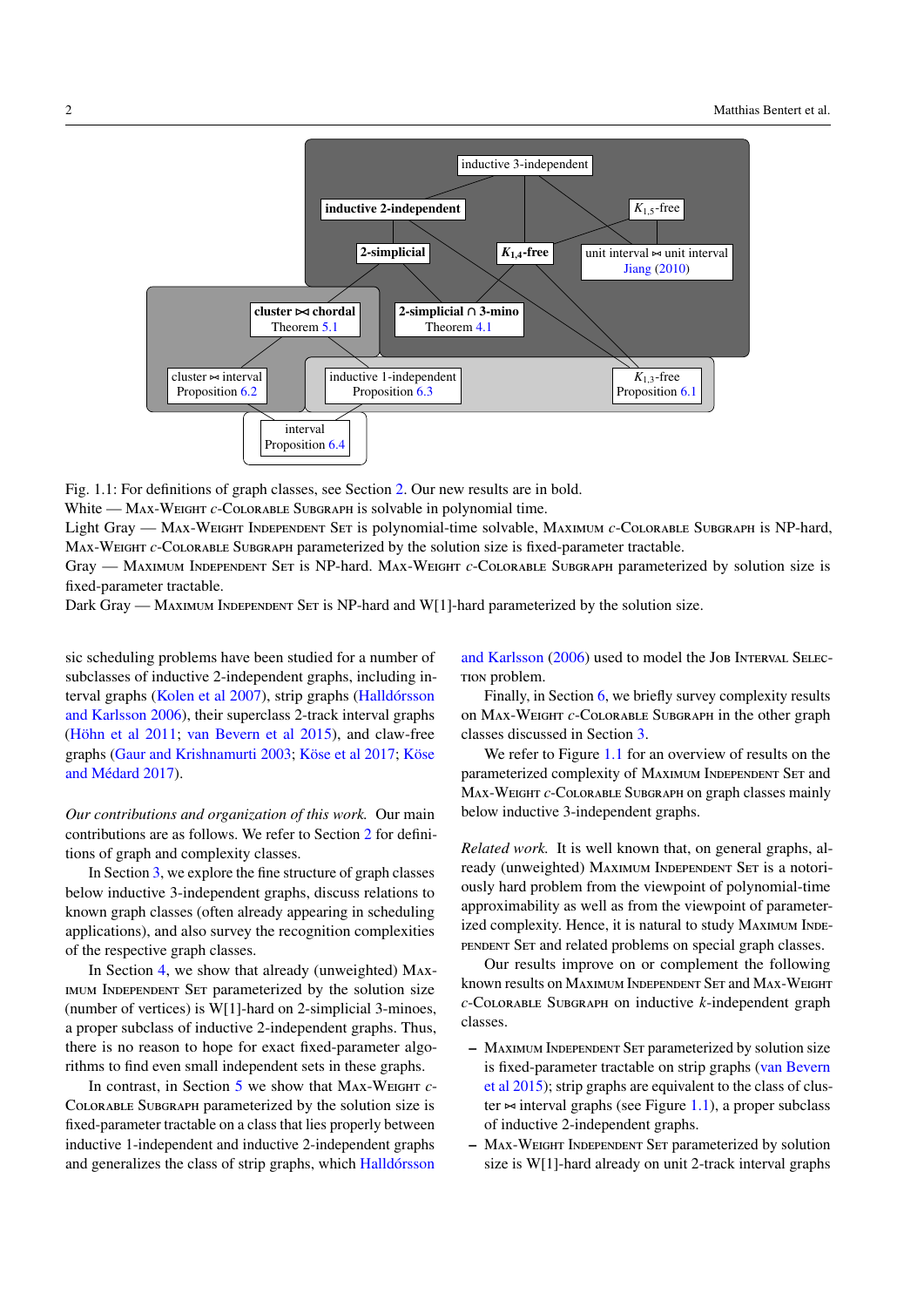<span id="page-2-2"></span>[\(Jiang](#page-15-3) [2010\)](#page-15-3); unit 2-track interval graphs form a subclass of inductive 3-independent graphs [\(Ye and Borodin](#page-16-3) [2012\)](#page-16-3).

– (Unweighted) Maximum *c*-Colorable Subgraph parameterized by solution size is fixed-parameter tractable on inductive 1-independent (that is, chordal) graphs [\(Misra](#page-16-4) [et al](#page-16-4) [2013\)](#page-16-4).

# <span id="page-2-0"></span>2 Preliminaries

This section introduces basic notation and concepts that we will use throughout this work.

*Fixed-parameter algorithms.* The essential idea behind fixedparameter algorithms is to accept exponential running times, which are seemingly inevitable in solving NP-hard problems, but to restrict them to one aspect of the problem, the *parameter* [\(Cygan et al](#page-15-8) [2015;](#page-15-8) [Downey and Fellows](#page-15-9) [2013;](#page-15-9) [Flum and](#page-15-10) [Grohe](#page-15-10) [2006;](#page-15-10) [Niedermeier](#page-16-5) [2006\)](#page-16-5).

Thus, formally, an instance of a *parameterized problem*  $\Pi \subseteq \Sigma^* \times \mathbb{N}$  is a pair  $(x, k)$  consisting of the *input x* and the *parameter k*. A parameterized problem Π is *fixedparameter tractable (FPT)* with respect to a parameter *k* if there is an algorithm solving any instance of Π with size *n* in  $f(k) \cdot \text{poly}(n)$  time for some computable function *f*. Such an algorithm is called a *fixed-parameter algorithm*. It is potentially efficient for small values of *k*, in contrast to an algorithm that is merely running in polynomial time for each fixed *k* (thus allowing the degree of the polynomial to depend on *k*). FPT is the complexity class of fixed-parameter tractable parameterized problems.

*Parameterized intractability* To show that a problem is presumably not fixed-parameter tractable, there is a parameterized analog of NP-hardness theory. The parameterized analog of P  $\subseteq$  NP is a hierarchy of complexity classes FPT  $\subseteq$  $W[1] \subseteq W[2] \subseteq \ldots$ , where all inclusions are assumed to be proper. Analogously to the class coNP, for  $t \in \mathbb{N}$ , one defines the classes coW[*t*] containing all parameterized problems  $\Pi \subseteq \Sigma^* \times \mathbb{N}$  for which the complement  $(\Sigma^* \times \mathbb{N}) \setminus \Pi$ is in W[t]. A parameterized problem  $\Pi$  with parameter  $k$  is  $(co)W[t]$ -hard for some  $t \in \mathbb{N}$  if any problem in  $(co)W[t]$ has a parameterized reduction to Π: a *parameterized reduction* from a parameterized problem  $\Pi_1$  to a parameterized problem  $\Pi_2$  is an algorithm mapping an instance  $(x, k)$  to an instance  $(x', k')$  in  $f(k) \cdot \text{poly}(|x|)$  time such that  $k' \le g(k)$ and  $(x, k) \in \Pi_1 \iff (x', k') \in \Pi_2$ , where *f* and *g* are arbitrary computable functions. By definition, no (co)W[*t*]-hard problem is fixed-parameter tractable unless FPT = W[*t*].

*Graph theory.* We consider undirected, finite, simple graphs  $G = (V, E)$ , where *V* is the set of *vertices* and  $E \subseteq \{ \{v, w\} \}$  $v \neq w$  and  $v, w \in V$  is the set of *edges*.

If the vertices have *weights*  $w: V \to \mathbb{N}$ , then we denote the weight of a vertex subset  $S \subseteq V$  as  $w(S) := \sum_{v \in S} w(v)$ .

The *(open)* neighborhood  $N_G(v) := \{u \in V \mid \{u, v\} \in E\}$ of a vertex  $v \in V$  is the set of vertices *adjacent to*  $v$  in  $G$ . The *closed neighborhood* of *v* is  $N_G[v] := N_G(v) \cup \{v\}$ . When there is no ambiguity, we drop the subscript *G*. An *independent set* is a set of pairwise nonadjacent vertices.

For a vertex subset  $S \subseteq V$ , the *subgraph*  $G[S]$  *of*  $G$  *induced by S* is the graph with vertex set *S* and edge set {{*u*, *v*}  $\in$  $E \mid u \in S, v \in S$ . We say that *G* is *F-free* for some graph *F* if *G* does not contain induced subgraphs isomorphic to *F*. A  $K_{n,m}$  is a complete bipartite graph with *n* vertices on the one side and *m* vertices on the other.

A graph is *c*-colorable if one can assign each vertex one of *c* colors so that the endpoints of each edge have distinct colors.

We study the parameterized complexity of the following problem.

## Problem 2.1 (Max-Weight *c*-Colorable Subgraph)

*Input:* A graph  $G = (V, E)$  with vertex weights  $w: V \to \mathbb{N}$ . *Task:* Find a set *S* ⊆ *V* of maximum weight *w*(*S*) such that *G*[*S* ] is *c*-colorable.

For  $c = 1$ , we obtain the classic MAX-WEIGHT INDEPENDENT SET problem.

## Problem 2.2 (Max-Weight Independent Set)

*Input:* A graph  $G = (V, E)$  with vertex weights  $w: V \to \mathbb{N}$ . *Task:* Find a set  $S \subseteq V$  of pairwise nonadjacent vertices and maximum weight *w*(*S* ).

If all vertices have weight one, then we call the problems Maximum *c*-Colorable Subgraph and Maximum Independent SET, respectively.

*Graph classes.* The motivation, applications, and recognition complexity of the following graph classes are discussed in detail in Section [3.](#page-3-0) We first list a number of classic graph classes and then introduce the central graph class of this work, inductive *k*-independent graphs (Definition [2.3\)](#page-2-1).

We use  $A \cap B$  to denote the class of graphs that belong to both classes *A* and *B*.

A graph is *Hamiltonian* if it contains a cycle using each vertex of the graph exactly once.

A graph is *cubic* if each vertex has exactly three neighbors.

A graph is *chordal* if it does not contain cycles of length at least four as induced subgraphs.

<span id="page-2-1"></span>A graph is an *interval graph* if its vertices can be represented as intervals of the real line such that two vertices are adjacent if and only if their corresponding intervals intersect. If the vertices can be represented by intervals of equal length, then the graph is a *unit interval graph*.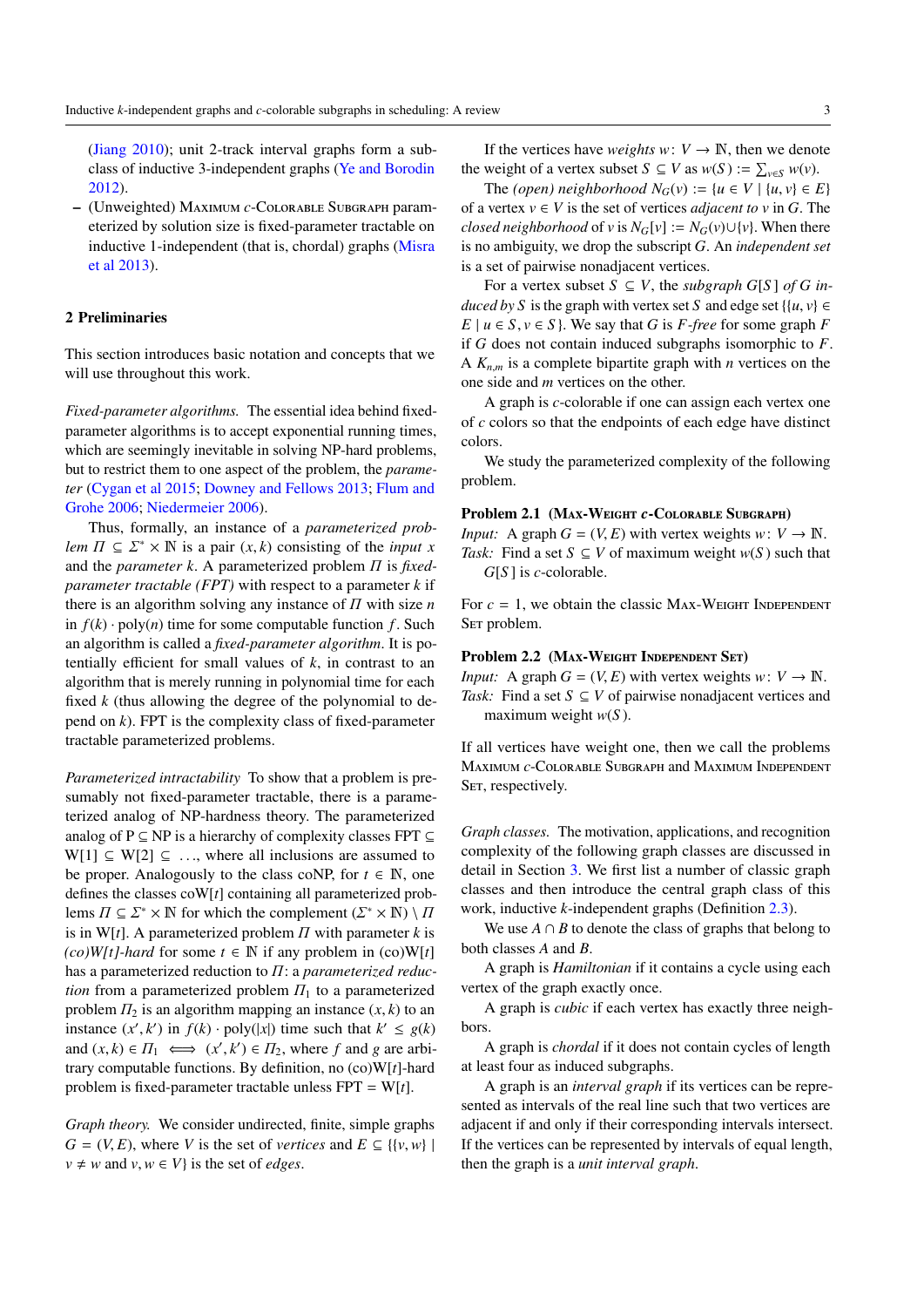<span id="page-3-5"></span>Definition 2.3 (inductive *k*-independent) A graph *G* is *inductive k-independent* if there is a *k-independence ordering*  $v_1, v_2, \ldots, v_n$  of its vertices such that all independent sets of  $G[N[v_i] \cap \{v_i, v_{i+1}, \ldots, v_n\}]$  have size at most *k* for each  $i \in \{1, 2, ..., n\}.$ 

[Ye and Borodin](#page-16-3) [\(2012\)](#page-16-3) survey inductive *k*-independent graphs.

When dropping the order constraint from the definition of inductive *k*-independent graphs, that is, if one requires the neighborhood of each vertex to contain independent sets of size at most *k*, then one obtains the  $K_{1,k+1}$ -free graphs a proper subclass.

**Definition 2.4** ( $K_{1,k}$ -free graphs) A graph is  $K_{1,k}$ -free if it does not contain a  $K_{1,k}$  (a tree with one internal node and *k* leaves) as an induced subgraph.

Another proper subclass of inductive *k*-independent graphs are *k-simplicial graphs* [\(Ye and Borodin](#page-16-3) [2012\)](#page-16-3), also studied by e. g. [Jamison and Mulder](#page-15-11) [\(2000\)](#page-15-11), [Kammer et al](#page-15-12) [\(2010\)](#page-15-12), and [Halldórsson and Tonoyan](#page-15-2) [\(2015\)](#page-15-2).

<span id="page-3-3"></span>Definition 2.5 (*k*-simplicial) A graph is *k-simplicial* if there is an ordering of its vertices  $v_1, v_2, \ldots, v_n$  such that  $G[N[v_i] \cap$  $\{v_i, v_{i+1}, \ldots, v_n\}$  can be partitioned into at most *k* cliques for each *i* ∈ {1, 2, . . . , *n*}.

When, again, dropping the order constraint, one gets *k-minoes* as introduced by [Metelsky and Tyshkevich](#page-16-6) [\(2003\)](#page-16-6), which are a proper subclass of  $K_{1,k+1}$ -free graphs:

Definition 2.6 (*k*-mino) A graph is called a *k-mino* if each vertex is contained in at most *k* maximal cliques.

In several scheduling works (see Section [3\)](#page-3-0), one encounters variants of MAX-WEIGHT INDEPENDENT SET in graphs of the following form:[2](#page-3-1)

**Definition 2.7** ( $A \Join B$ ) For two graph classes *A* and *B*, we denote by  $A \Join B$  the class of graphs  $G = (V, E)$  such that  $E = E_1 \cup E_2$  for a graph  $G_1 = (V, E_1)$  in class *A* and a graph  $G_2 = (V, E_2)$  in class *B*.

### <span id="page-3-0"></span>3 Graph classes related to scheduling

Before delving deeper into problem-specific considerations, in this section we collect a number of mostly simple properties of and relations between graph classes in the range from cluster graphs (a special case of interval graphs) on the "bottom end" and inductive 2-independent graphs on the "top end". In this way, we lay the foundations for subsequent studies mainly related to independent set problems (with their

connections to scheduling). More specifically, we exhibit the inclusion relationships between various graph classes, discuss the time complexities of their recognition problems (that is, given a graph, how hard is it to decide whether it belongs to the particular graph class), and indicate whether the graph class has already been investigated in the context of scheduling. This section might also be of independent interest to researchers outside of scheduling contexts.

First, we will discuss some kind of backbone structure of graph classes (Section [3.1\)](#page-3-2) and then we will enrich the picture by further natural graph classes (Section [3.2\)](#page-5-0).

# <span id="page-3-2"></span>3.1 Backbone graph classes

To start with, consider Figure [2.1a,](#page-4-0) which depicts the fundamental backbone structure of our graph classes. Basically, it shows the relations between various levels of inductive *k*-independent and  $K_{1,k}$ -free graphs, enriched by interval graphs. Notably, here and also in Figure [2.1b,](#page-4-0) all shown containments are proper. Next, we individually discuss the most relevant graph classes.

<span id="page-3-4"></span>*Interval graphs.* Interval graphs certainly are among the most fundamental graph classes studied in the context of scheduling. Among other things, they are used to model *interval scheduling* problems, where not only the lengths but also the start times of jobs are given and the task is to minimize the number of required machines or to select most profitable set of jobs [\(Kolen et al](#page-16-0) [2007\)](#page-16-0). Other uses include the problem of maximizing the weighted number of *just-in-time jobs* (exactly meeting their deadlines) on parallel identical machines [\(Sung and Vlach](#page-16-7) [2005\)](#page-16-7), *mutual exclusion scheduling* [\(Baker](#page-15-13) [and Co](#page-15-13)ffman [1996;](#page-15-13) [Gardi](#page-15-14) [2009\)](#page-15-14), or selecting the optimal start times of jobs from finite sets [\(van Bevern et al](#page-15-6) [2015\)](#page-15-6). Interval graphs can be recognized in linear time [\(Booth and](#page-15-15) [Lueker](#page-15-15) [1976\)](#page-15-15), contain cluster graphs, and are special cases of chordal graphs [\(Dirac](#page-15-16) [1961\)](#page-15-16), which are the same as inductive 1-independent graphs.

*Cluster graphs.* These are disjoint unions of cliques (often occurring in the context of graph-based data clustering [\(Bansal et al](#page-15-17) [2004;](#page-15-17) [Shamir et al](#page-16-8) [2004\)](#page-16-8) and are special cases of unit interval graphs. They are exactly the  $K_{1,2}$ -free graphs (where  $K_{1,2}$  is a path on three vertices). It is easy to see that they can be recognized in polynomial time. In scheduling, cluster graphs naturally occur as conflict graphs when, for example, modeling several variants of one job as multiple vertices and only one of them is allowed to be in a solution (for example, a job might be available at various starting times or with various processing times, which influences its profit or weight) [\(Halldórsson and Karlsson](#page-15-4) [2006;](#page-15-4) [van Bevern et al](#page-15-6) [2015\)](#page-15-6).

<span id="page-3-1"></span>We are not aware that  $A \Join B$  or an alike notation has been used before. Rather, previous work has been coming up with ad-hoc names for the classes  $A \rightarrow B$  for various  $A$  and  $B$ , often referring to one and the same class by several names.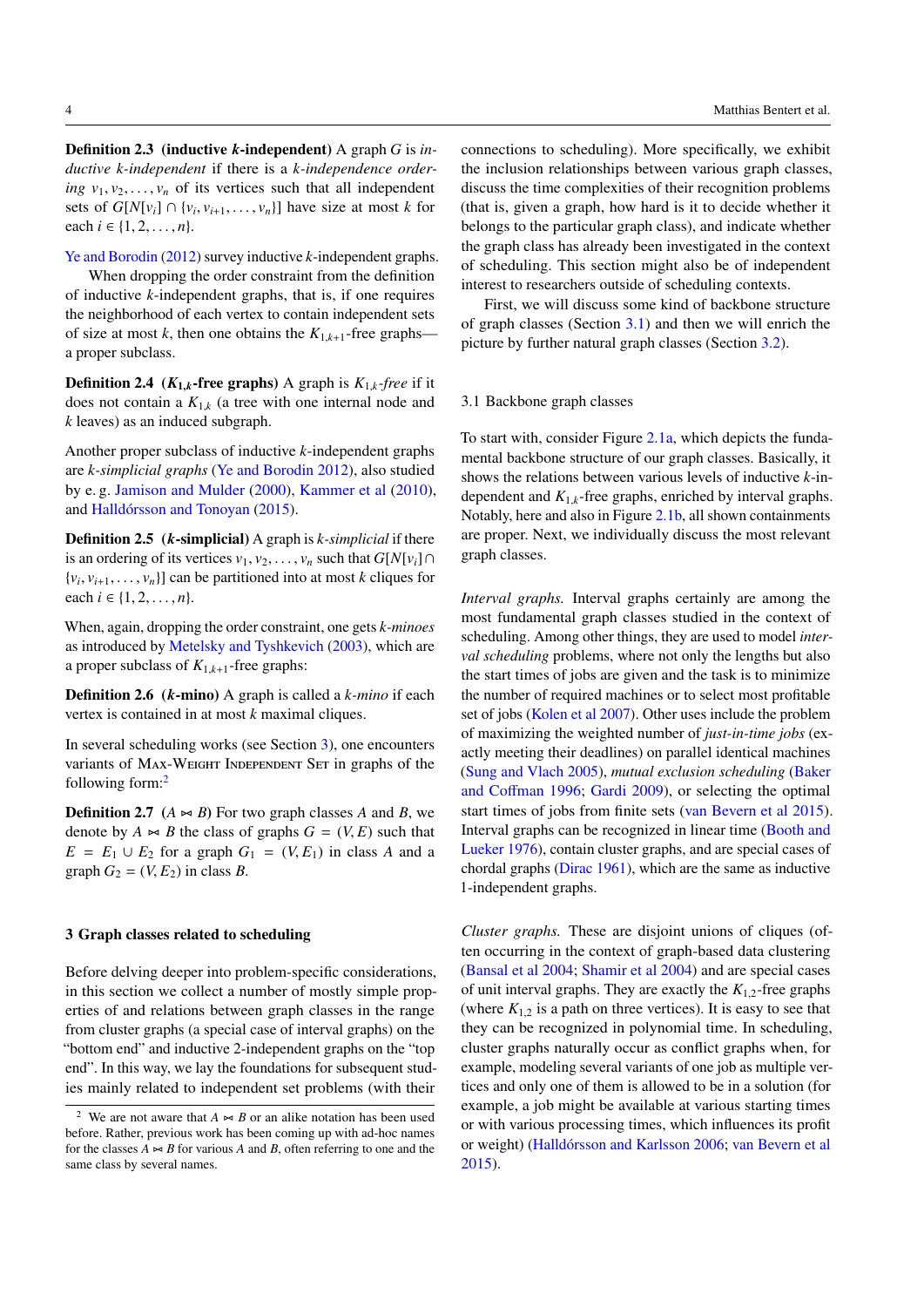<span id="page-4-1"></span><span id="page-4-0"></span>

Fig. 2.1: Graph classes discussed in our work. The grey graph classes have been studied in the scheduling literature before. Rectangular boxes show graph classes recognizable in polynomial time, boxes with rounded corners show graph classes whose recognition is NP-hard or W[1]-hard. An edge from a lower graph class to a higher graph class means that the lower one is properly contained in the upper one.

*Chordal graphs.* Chordal graphs are equivalent to inductive 1-independent graphs [\(Akcoglu et al](#page-15-18) [2002;](#page-15-18) [Blair and Pey](#page-15-19)[ton](#page-15-19) [1993;](#page-15-19) [Ye and Borodin](#page-16-3) [2012\)](#page-16-3). They are a well-known superclass of interval graphs [\(Dirac](#page-15-16) [1961\)](#page-15-16). They can be recognized in linear time [\(Rose et al](#page-16-9) [1976\)](#page-16-9) and are applied in modeling throughput-maximization scheduling problems in wireless networks [\(Birand et al](#page-15-20) [2012\)](#page-15-20). Moreover, the problem of scheduling jobs with unit execution times and precedence constraints on parallel identical machines is polynomial-time solvable if the incomparability graph of the partial order determining the precedence constraints is chordal [\(Papadimitriou](#page-16-10) [and Yannakakis](#page-16-10) [1979\)](#page-16-10).

*Claw-free graphs.* Claw-free graphs, that is,  $K_{1,3}$ -free graphs, trivially contain cluster graphs and are incomparable with both interval and chordal graphs (a  $K_{1,3}$  is an interval graph and a chordal graph, yet an induced 4-cycle is  $K_{1,3}$ -free but not chordal and thus not an interval graph). It is easy to see that they can be recognized in polynomial time. Claw-free graphs appear in the context of wireless scheduling [\(Köse](#page-16-1)

[et al](#page-16-1) [2017;](#page-16-1) [Köse and Médard](#page-16-2) [2017\)](#page-16-2) as well as in classic scheduling scenarios [\(Gaur and Krishnamurti](#page-15-7) [2003\)](#page-15-7).

*Inductive k*-independent graphs for  $k \geq 2$ . These graphs recently gained increased interest in the context of wireless scheduling [\(Ásgeirsson et al](#page-15-0) [2017;](#page-15-0) [Halldórsson and](#page-15-2) [Tonoyan](#page-15-2) [2015\)](#page-15-2) and clearly contain chordal graphs and clawfree graphs (both by definition).

There is a straightforward polynomial-time recognition algorithm; however, the degree of the polynomial depends on *k* and thus the algorithm is impractical already for small *k*. On the one hand, this is unfortunate in view of the fact that algorithms for inductive *k*-independent graphs, for example the approximation algorithm for Max-Weight *c*-Colorable SUBGRAPH suggested by [Ye and Borodin](#page-16-3) [\(2012\)](#page-16-3), require the *k*-independence ordering to be known. On the other hand, like in the wireless scheduling applications of [Ásgeirsson](#page-15-0) [et al](#page-15-0) [\(2017\)](#page-15-0) and [Halldórsson and Tonoyan](#page-15-2) [\(2015\)](#page-15-2), a sufficiently good *k*-independence ordering is given directly by the application data and does not have to be computed.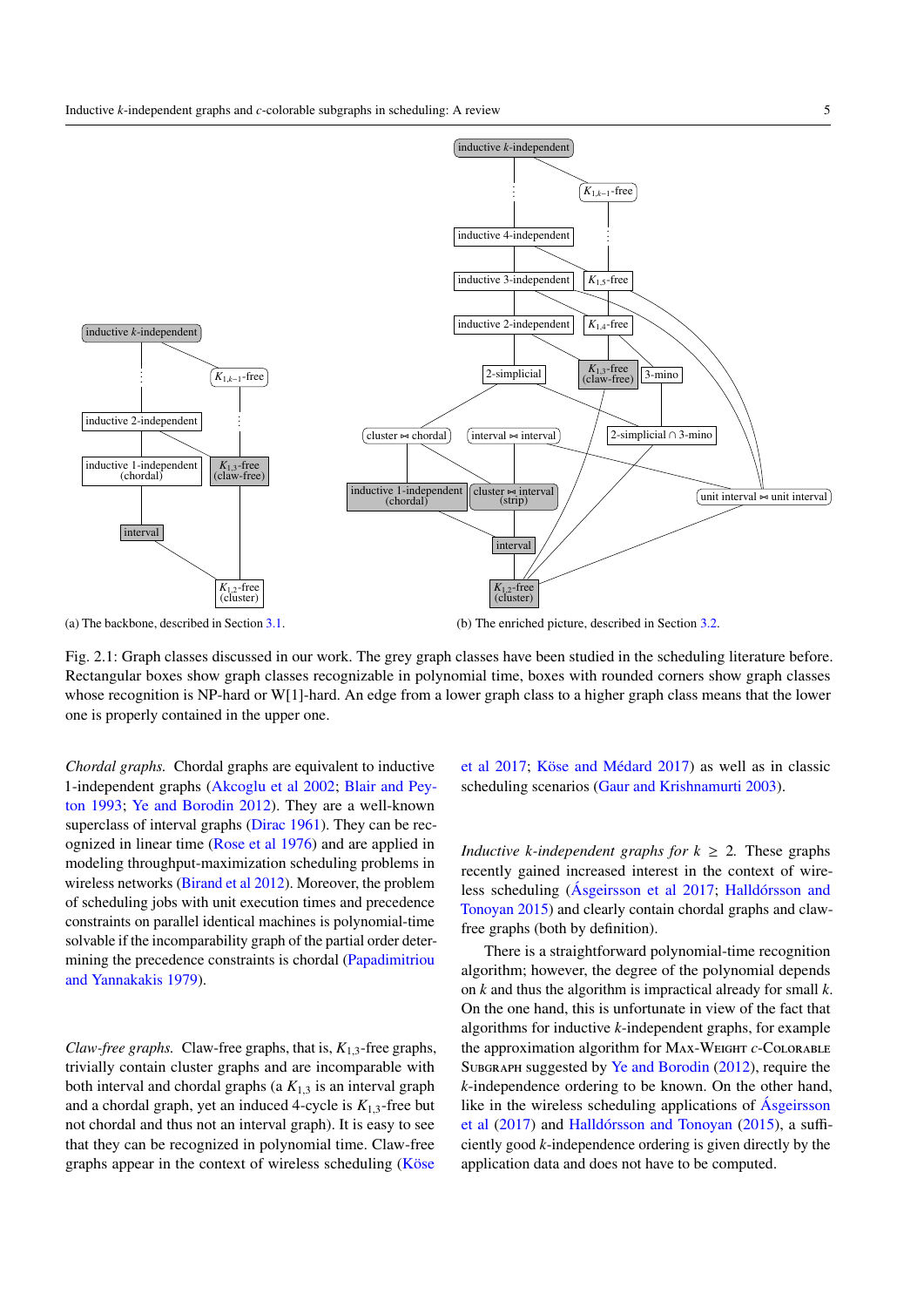<span id="page-5-3"></span>As observed by [Ye and Borodin](#page-16-3) [\(2012\)](#page-16-3), having the degree in the polynomial of the running time of the recognition algorithm for inductive *k*-independent graphs depending on *k* is unavoidable unless  $FPT = W[1]$ . Since [Ye and Borodin](#page-16-3) [\(2012\)](#page-16-3) omitted the formal proof, for the sake of completeness we provide it here.

<span id="page-5-2"></span>Proposition 3.1 *Deciding whether a graph is inductive k-independent is coW[1]-hard with respect to k.*

*Proof* We reduce any instance  $(G = (V, E), k+1)$  of Maximum INDEPENDENT SET to an instance  $G' = (V', E')$  such that *G* contains an independent set of size  $k + 1$  if and only if  $G'$  is *not* inductive *k*-independent. Since MAXIMUM INDEPENDENT SET is W[1]-hard parameterized by *k*, this shows that recognizing *non*-inductive *k*-independent graphs is W[1]-hard. Thus, recognizing inductive *k*-independent graphs is coW[1]-hard.

The reduction works as follows. Let  $V = \{v_1, v_2, \ldots, v_n\}$ . Then,  $V' := V \cup \{u_1, u_2, \dots, u_{k+1}\}$  for  $k+1$  new vertices  $u_1, u_2$ , ...,  $u_{k+1}$  and  $E' := E \cup \{ \{u_i, v_j\} \mid 1 \le i \le k+1, 1 \le j \le n \}.$ This completes our reduction.

Now, assume that a maximum independent set in *G* has size at most  $k$ . We show that  $G'$  is inductive  $k$ -independent. Put each of the newly introduced vertices  $u_i$  for  $i \in$  $\{1, 2, \ldots, k+1\}$  first within the *k*-independence ordering and then all vertices  $v \in V$  in an arbitrary order. Since  $N_{G'}(u_i)$  = *V*, the neighborhood of any vertex (ignoring vertices that come before it in the *k*-independence ordering) induces a subgraph of *G*. Thus it trivially holds that this neighborhood only contains independent sets of size at most *k*.

Now, assume that *G* contains an independent set of size at least  $k + 1$ . Then,  $G'$  is not inductive  $k$ -independent: no vertex  $u_i$  for  $i \in \{1, 2, ..., k + 1\}$  can be the first in a *k*-independence ordering since  $N(u_i) = V$ . Moreover, no vertex  $v_i$ for  $j \in \{1, 2, ..., n\}$  can be the first in an *k*-independence ordering since  $N(v_i) \supseteq \{u_1, u_2, \ldots, u_{k+1}\}$ , which are pairwise  $\Box$ nonadjacent.  $\Box$ 

*K*<sub>1,*k*</sub>-*free graphs for*  $k \geq 4$ *. These are obvious superclasses* of claw-free graphs and, by definition, each *K*1,*k*-free graph is inductive  $(k - 1)$ -independent. Again, there is a straightforward polynomial-time recognition algorithm; however, the degree of the polynomial depends on *k* and thus the algorithm is impractical already for small *k*. A folklore reduction shows that this is unavoidable unless  $FPT = W[1]$ .

# Proposition 3.2 *Recognizing K*1,*k-free graphs is coW[1] hard with respect to k.*

*Proof* We will give a parameterized reduction from Maximum Independent Set, which is W[1]-hard parameterized by solution size *k*. Let  $(G = (V, E), k)$  be an instance of MAXIMUM INDEPENDENT SET. We construct a graph  $G'$  that is *not*  $K_{1,k}$ -free if and only if *G* contains an independent set of size *k*.

Let *u* be a vertex not in *V* and  $G' = (V \cup \{u\}, E \cup \{(u, v)\})$  $v \in V$ ). If *G* contains an independent set *I* of size at least *k*, then  $G'[I \cup \{u\}]$  is a  $K_{1,k}$ . Thus,  $G'$  is not  $K_{1,k}$ -free.

Now, assume that *G* does not contain an independent set of size at least  $k$ . Then,  $G'$  does not contain such an independent set either since *u* is adjacent to all other vertices of  $G'$ . Thus, no vertex in  $G'$  can have  $k$  pairwise nonadjacent neighbors in *G*<sup> $\prime$ </sup> and, thus, *G*<sup> $\prime$ </sup> is  $K_{1,k}$ -free.  $\Box$ 

## <span id="page-5-0"></span>3.2 Further graph classes

Now, we present a number of graph classes that enrich our backbone structure; some of the new graph classes have prominently appeared in the context of scheduling. Adding these further graph classes to Figure [2.1a](#page-4-0) leads to the "richer" Figure [2.1b.](#page-4-0) We remark that even though we could not spot literature references for some of the subsequent graph classes in the context of scheduling, we advocate their relevance in the scheduling context because they naturally generalize or specialize established "scheduling graph classes"; thus, considering these classes may lead to strengthenings of some known results.

*Strip graphs.* These are equivalent to the class of cluster  $\approx$  interval graphs and thus form an obvious superclass of interval graphs. Their recognition is NP-hard; they find applications in classic scheduling [\(Halldórsson and Karlsson](#page-15-4) [2006\)](#page-15-4), in particular in modeling the Job Interval Selection problem introduced by [Nakajima and Hakimi](#page-16-11) [\(1982\)](#page-16-11).

*Cluster*  $\sim$  *chordal graphs*. These graphs form an obvious superclass of strip graphs and of chordal graphs. We will see that their recognition is NP-hard as well (under Turing reductions; see Proposition [3.6\)](#page-6-0). We are not aware of a direct scheduling application.

We will now show that cluster  $\sim$  chordal graphs form a proper subclass of 2-simplicial graphs and then prove the hardness of recognizing cluster  $\sim$  chordal graphs.

<span id="page-5-1"></span>**Proposition 3.3** *Cluster*  $\triangleright$  *chordal graphs are a proper subclass of 2-simplicial graphs.*

*Proof* Consider a cluster  $\sim$  chordal graph *G*. We show that any of its induced subgraphs  $G'$  contains a vertex whose neighborhood can be covered by two cliques. Repeatedly deleting such vertices from *G* yields an ordering as required by Definition [2.5.](#page-3-3)

Note that  $G'$ , like its supergraph  $G$ , is also an edge-wise union of a chordal graph  $G_1$  and a cluster graph  $G_2$  on the same vertex set. Since  $G_1$  is chordal, it contains a vertex  $v$ whose neighborhood is a clique [\(Blair and Peyton](#page-15-19) [1993\)](#page-15-19). Its neighborhood in  $G_2$  is also a clique. Thus, the neighborhood of  $v$  in  $G'$  can be covered by two cliques. This concludes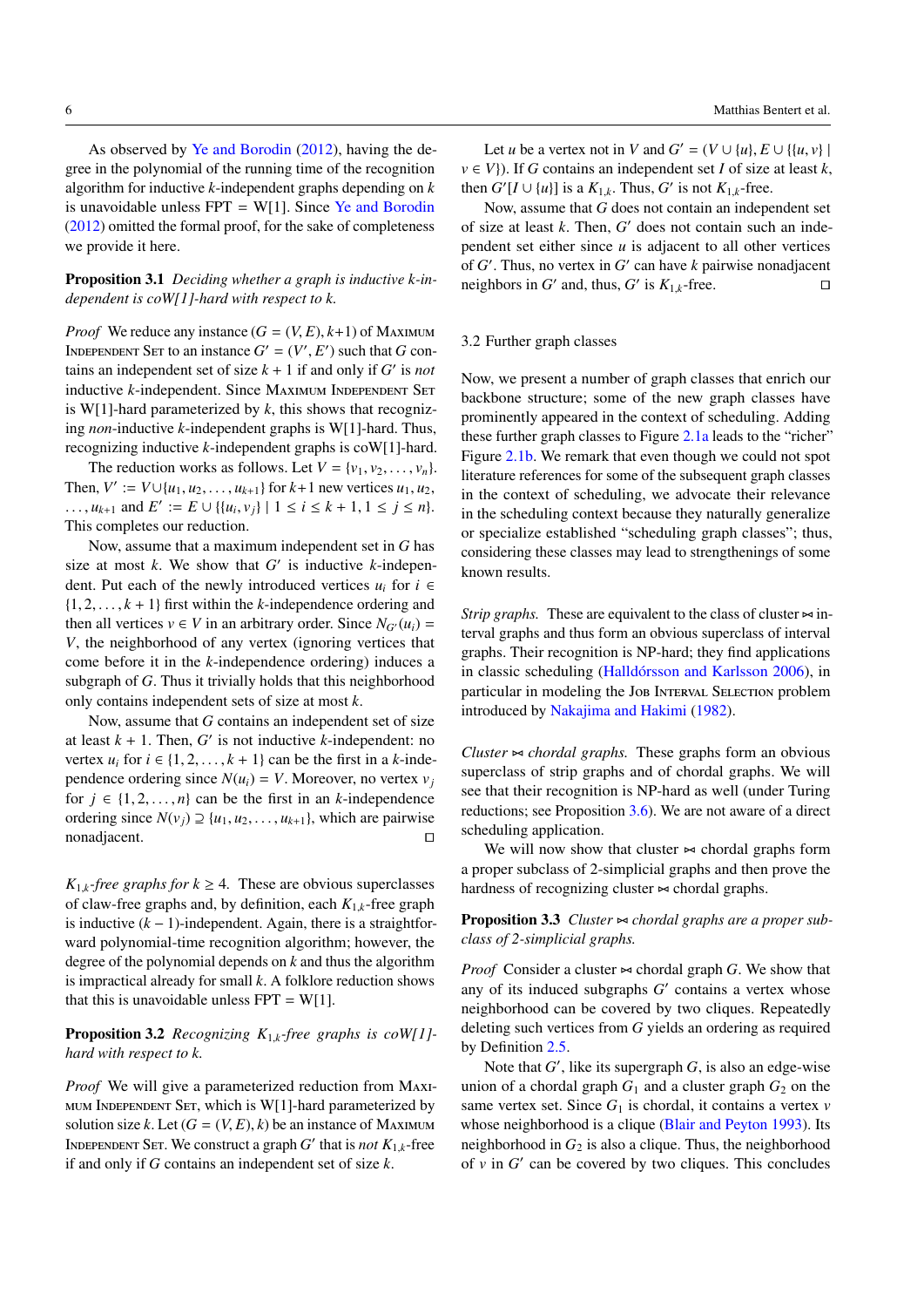<span id="page-6-2"></span>the proof that cluster  $\sim$  chordal graphs form a subclass of 2-simplicial graphs.

Next we show that this inclusion is strict. To this end, we show that  $K_{2,4}$  is 2-simplicial but not a cluster  $\sim$  chordal graph. A  $K_{2,4}$  is 2-simplicial since every induced subgraph contains a vertex whose neighborhood can be covered using two cliques. It is, however, not cluster  $\sim$  chordal: if  $K_{2,4}$  was the edge-wise union of a chordal graph  $G_1$  and a cluster graph  $G_2$ , then  $G_2$  would contain at most two edges of *K*2,4. Independently of the choice of these two edges, the remaining edges contain an induced  $C_4$  and thus cannot be part of  $G_1$ .

Next, we show that recognizing cluster  $\sim$  chordal graphs is NP-hard. We will basically use the same reduction from the NP-hard Hamiltonian Cycle problem on triangle-free cubic graphs that [Halldórsson and Karlsson](#page-15-4) [\(2006\)](#page-15-4) used to show that recognizing strip graphs is NP-hard. Yet we need to adapt their proof, particularly concerning the Hamiltonicity of triangle-free cubic graphs (Lemma [3.5\)](#page-6-1). For the sake of self-containedness, we provide all details, including also parts that coincide with [Halldórsson and Karlsson](#page-15-4) [\(2006\)](#page-15-4).

# Problem 3.4 (HAMILTONIAN CYCLE)

*Input:* A graph  $G = (V, E)$ 

*Question:* Is there a cycle in *G* that passes through every vertex exactly once?

We start with an auxiliary lemma.

**Lemma 3.5** A triangle-free cubic graph  $G = (V, E)$  is Hamil*tonian if and only if, for each vertex v, there is an edge e incident to v such that*  $G' = (V, E \setminus \{e\})$  *is a cluster*  $\sim$  *chordal graph.*

*Proof* " $\Rightarrow$ " Assume that *G* contains a Hamiltonian cycle *C* =  $(c_1, c_2, \ldots, c_n)$ . Then,  $\{c_i, c_{i+1}\} \in E$  for  $i \in \{1, 2, \ldots, n-1\}$ and  $\{c_n, c_1\} \in E$ . Without loss of generality, let  $v = c_n$ . We will prove that  $E \setminus \{c_n, c_1\}$  can be partitioned into two sets  $E_1$ and  $E_2$  such that  $(V, E_1)$  is a cluster graph and  $(V, E_2)$  is chordal. First, we define  $E_2 = \{ \{c_i, c_{i+1} \} \mid 1 \le i \le n - 1 \}$ . The graph  $(V, E_2)$  is a path and, hence, chordal. Now, observe that each vertex has degree exactly one in  $G_1$ . Thus,  $G_1$  is a perfect matching and, thus, a cluster graph.

"⇐" Assume that, for an arbitrary but fixed vertex *v*, there is an edge  $\{v, w\}$  such that  $G' = (V, E \setminus \{\{v, w\}\})$  is a cluster  $\approx$ chordal graph. We will show that *G* contains a Hamiltonian cycle. Fix two graphs  $G_1 = (V, E_1)$  and  $G_2 = (V, E_2)$  such that  $E_1 \cup E_2 = E$ , where  $G_1$  is a cluster graph and  $G_2$  is a chordal graph. Since *G* is triangle-free, it holds that *G*<sup>1</sup> and *G*<sup>2</sup> are triangle-free, too. Every vertex has degree at most one in  $G_1$  since, otherwise, there would be a connected component of size at least three in *G*1, which is a contradiction to the fact that  $G_1$  is a triangle-free cluster graph. Since  $G$ is a cubic graph, it holds that each vertex except for *v* and *w* has degree at least two in  $G_2$ . Since  $G_2$  is chordal, it has an

1-independence ordering, that is, for each vertex *u*, the set of succeeding neighbors of *u* induce a clique. Thus, each vertex has at most one succeeding neighbor; otherwise,  $G_2$  would contain a triangle. Since there is an ordering of the vertices of *G*<sup>2</sup> such that each vertex has at most one succeeding neighbor and only  $v$  and  $w$  can have degree one in  $G_2$ , we get that  $G_2$  is a path through all vertices with  $\nu$  and  $w$  as endpoints. Adding  $\{v, w\}$  to this path gives a Hamiltonian cycle for G for  $G$ .

<span id="page-6-0"></span>Using Lemma [3.5,](#page-6-1) we can now easily show the following.

# **Proposition 3.6** *Recognizing cluster*  $\Join$  *chordal graphs is NP-hard.*

*Proof* Assume that cluster  $\approx$  chordal graphs are recognizable in polynomial time. Assuming this, we derive a polynomial-time algorithm for the NP-hard problem of checking whether a triangle-free cubic graph *G* is Hamiltonian [\(West](#page-16-12) [and Shmoys](#page-16-12) [1984\)](#page-16-12), which implies  $P = NP$ .

Let  $\nu$  be any vertex of  $G$ . Since  $G$  is cubic, there are three edges incident to  $v$  in  $G$ . If  $G$  is Hamiltonian, then, by Lemma [3.5,](#page-6-1) deleting one out of the three edges will turn *G* into a cluster  $\approx$  chordal graph. Our algorithm simply tries out all three possibilities and, for each of them, checks whether we get a cluster  $\sim$  chordal graph in polynomial time.  $\Box$ 

<span id="page-6-1"></span>*2-simplicial graphs.* These graphs form a superclass of cluster  $\approx$  chordal graphs (Proposition [3.3\)](#page-5-1) and, by definition, are inductive 2-independent.

They can be easily recognized in polynomial time by the following algorithm: as long as possible, find and delete a vertex whose neighborhood can be covered by two cliques, which is equivalent to checking whether the complement of the neighborhood is 2-colorable. The input graph is 2-simplicial if and only if this process terminates with the empty graph as result. We are not aware of a direct scheduling application.

*3-minoes.* In 3-minoes every vertex is contained in at most three maximal cliques. It is straightforward to see that they form a subclass of  $K_{1,4}$ -free graphs; they can be recognized in polynomial time [\(Metelsky and Tyshkevich](#page-16-6) [2003\)](#page-16-6). We are not aware of a direct scheduling application.

*Interval*  $\approx$  *interval graphs*. This graph class is also known as 2-track interval graphs and as 2-union graphs. They trivially contain interval graphs. The corresponding recognition problem is NP-hard [\(Gyárfás and West](#page-15-21) [1995\)](#page-15-21). They have strong scheduling applications in industrial steel manufacturing [\(Höhn et al](#page-15-5) [2011\)](#page-15-5).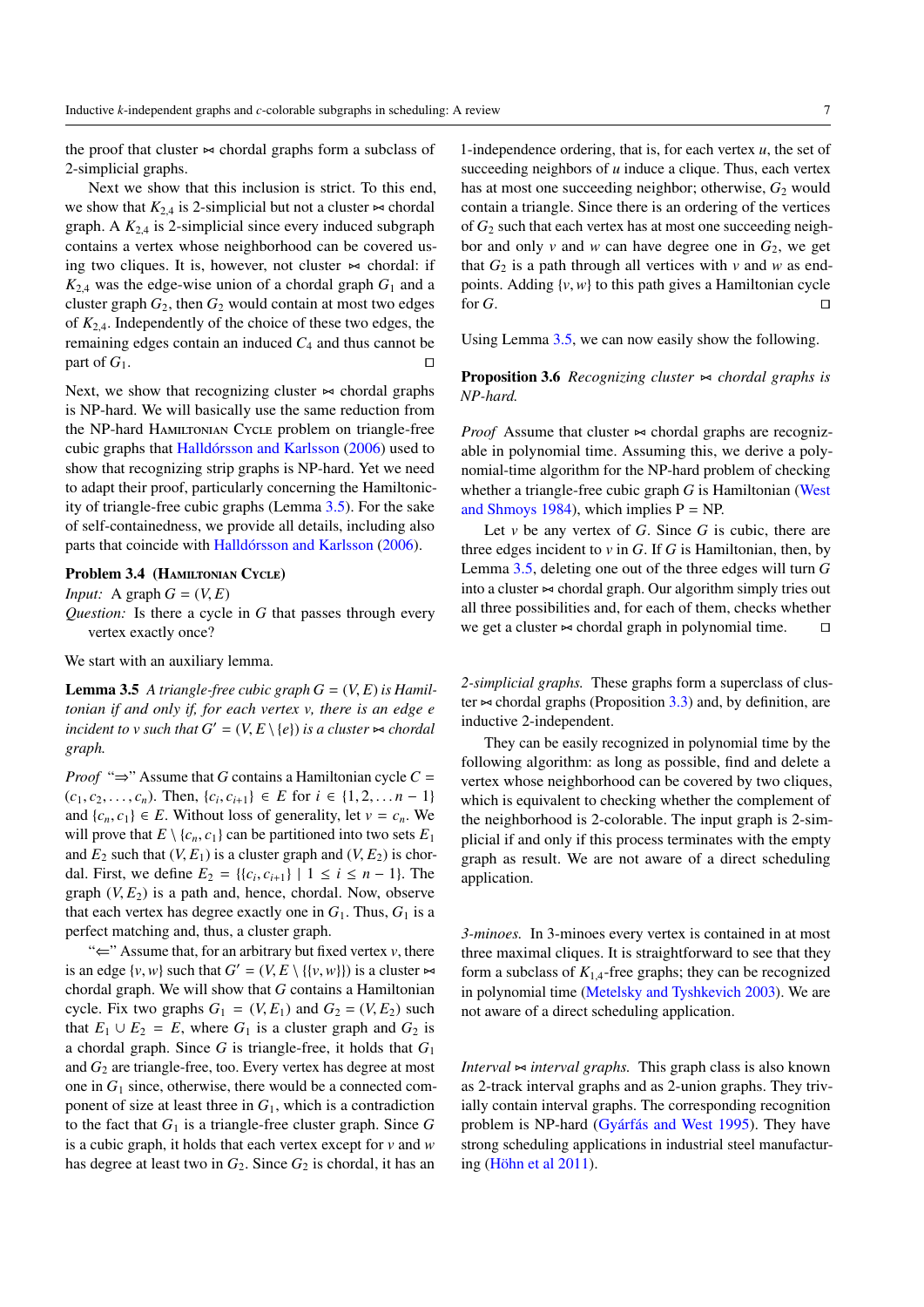*Unit interval*  $\sim$  *unit interval graphs.* These are special cases of 2-track interval graphs and are also called 2-track unit interval graphs. They are contained in the class of inductive 3-independent graphs [\(Ye and Borodin](#page-16-3) [2012\)](#page-16-3) and in the class of  $K_{1,5}$ -free graphs because unit interval graphs are  $K_{1,3}$ -free [\(Wegner](#page-16-13) [1961\)](#page-16-13). Their recognition problem is NP-hard [\(Jiang](#page-15-22) [2013\)](#page-15-22). We are not aware of a direct scheduling application.

## <span id="page-7-1"></span>4 W[1]-hardness on 2-simplicial 3-minoes

Maximum Independent Set parameterized by the solution size  $\ell$  is W[1]-hard on inductive 3-independent graphs; [Jiang](#page-15-3) [\(2010\)](#page-15-3) showed this on unit interval  $\approx$  unit interval graphs, which are a subclass of inductive 3-independent graphs [\(Ye](#page-16-3) [and Borodin](#page-16-3) [2012\)](#page-16-3).

In contrast, the more general Maximum *c*-Colorable Sub-GRAPH problem parameterized by the solution size  $\ell$  is fixedparameter tractable on inductive 1-independent (that is, chordal) graphs [\(Misra et al](#page-16-4) [2013\)](#page-16-4). In Section [5,](#page-9-1) we will generalize this tractability result to cluster  $\sim$  chordal graphs, a non-chordal proper subclass of inductive 2-independent graphs (cf. Figure [2.1b\)](#page-4-0).

Strengthening the result by [Jiang](#page-15-3) [\(2010\)](#page-15-3), we show that Max-Weight *c*-Colorable Subgraph in inductive 2-independent graphs is W[1]-hard. More precisely, we show that already MAXIMUM INDEPENDENT SET parameterized by the solution size  $\ell$  is W[1]-hard even on 2-simplicial 3-minoes (see Definitions [2.5](#page-3-3) and [2.6\)](#page-3-4). Since these are *K*1,4-free (see Figure [1.1\)](#page-1-0), our result also contrasts the fact that Max-Weight INDEPENDENT SET is solvable in  $O(n^3)$  time on  $K_{1,3}$ -free graphs [\(Faenza et al](#page-15-23) [2011\)](#page-15-23).

<span id="page-7-0"></span>Theorem 4.1 Maximum Independent Set *parameterized by solution size*  $\ell$  *is W[1]-hard on 2-simplicial 3-minoes.* 

It may be tempting to prove Theorem [4.1](#page-7-0) using a parameterized reduction from MAXIMUM INDEPENDENT SET on graphs of small degree; however such efforts must be in vein since MAXIMUM INDEPENDENT SET parameterized by solution size is fixed-parameter tractable on graphs even with logarithmic degree via a simple search tree algorithm.

To prove Theorem [4.1,](#page-7-0) we use a parameterized reduction from the MULTICOLORED CLIQUE problem, which is  $W[1]$ -hard with respect to *k* [\(Fellows et al](#page-15-24) [2009\)](#page-15-24).

#### Problem 4.2 (MULTICOLORED CLIQUE)

*Input:* A graph *G* whose vertex set is partitioned into *k* independent sets  $V_1 \oplus V_2 \oplus \cdots \oplus V_k$ .

*Task:* Does *G* contain a complete subgraph of order *k*?

<span id="page-7-2"></span>We will also refer to the sets  $V_i$  for  $i \in \{1, 2, \ldots, k\}$  as *color classes*. We now describe our parameterized reduction from Multicolored Clique to Maximum Independent Set, which is illustrated in Figure [4.1.](#page-8-0) Subsequently, we prove its correctness and that it creates 2-simplicial 3-minoes.

<span id="page-7-4"></span>8 Matthias Bentert et al.

**Construction 4.3** Given a MULTICOLORED CLIQUE instance  $G =$  $(V_1 \uplus V_2 \uplus \cdots \uplus V_k, E)$ , we create an instance *G'* of MAXIMUM INDEPENDENT SET that has a solution of size  $\ell := k^2 + \binom{k}{2}$  if and only if *G* has a clique of size *k*.

For each color class  $V_i = \{v_i^{(1)}, v_i^{(2)}, \dots, v_i^{(n_i)}\}$  of *G*, graph *G*<sup>*'*</sup> contains a *vertex selection gadget U<sup>i</sup>* , which consists of *k* cliques *U*<sub>*i*→*j*</sub>, where *j* ∈ {1, 2, . . . , *k*}. For each *j* ∈ {1, 2, . . . , *k*}, clique  $U_{i\rightarrow j}$  will be used to connect gadget  $U_i$  to gadget  $U_j$ and consists of newly introduced vertices  $\{u_{i\to j}^{(1)}, u_{i\to j}^{(2)}, \ldots, u_{i\to j}^{(n)}\}$  $u_{i\rightarrow j}^{(n_i)}$ , each vertex  $u_{i\rightarrow j}^{(p)}$  with  $p \in \{2, 3, ..., n_i\}$  of which is adjacent to each vertex  $u_{i\to l}^{(q)}$  with  $q \in \{1, 2, ..., p-1\}$  and  $l = (j \mod k) + 1$ .

Furthermore, for each two color classes  $V_i = \{v_i^{(1)}, v_i^{(2)},\}$ ...,  $v_i^{(n_i)}$ } and  $V_j = \{v_i^{(1)}, v_j^{(2)}, \dots, v_j^{(n_j)}\}$  of *G* such that  $1 \le i < j$ *j* ≤ *k*, graph *G*<sup> $\prime$ </sup> contains a *verification gadget*  $E$ <sub>*i*<*j*</sub>, which is a clique on the vertices  $e_{i, newly introduced for each edge$  $\{v_i^{(p)}, v_j^{(q)}\} \in E \text{ of } G.$ 

We connect the gadgets so that choosing a vertex  $e_{i \leq j}^{p,q}$  of a verification gadget  $E_{i \leq j}$  into an independent set enforces that  $v_i^{(p)}$  of  $V_i$  and  $v_j^{(q)}$  of  $V_j$  are also in the independent set, where *i* is the smaller color index (which is reflected in the naming convention). To this end, for each edge  $\{v_i^{(p)}, v_j^{(q)}\} \in E$  with 1 ≤ *i* < *j* ≤ *k* of *G*, vertex  $u_{i\to j}^{(p)}$  is adjacent to all vertices  $e_{i$ such that  $p \neq p'$  and  $u_{j \to i}^{(q)}$  is adjacent to all vertices  $e_{i \leq j}^{p', q'}$  such that  $q \neq q'$ . The contract of the contract of the contract of the contract of the contract of the contract of the contract of the contract of the contract of the contract of the contract of the contract of the contract of the contract

We now prove the correctness of Construction [4.3.](#page-7-2) Thereafter, it remains to show that it creates 2-simplicial 3-minoes.

<span id="page-7-3"></span>**Lemma 4.4** *A* MULTICOLORED CLIQUE *instance*  $G = (V_1 \oplus$  $V_2 \oplus \cdots \oplus V_k$ , *E*) has a clique of order *k* if and only if the *graph G* 0 *created by Construction [4.3](#page-7-2) has an independent set of size*  $\ell := k^2 + \binom{k}{2}$ .

*Proof*  $(\Rightarrow)$  Let *S* be a clique of order *k* in *G*. It contains exactly one vertex of each color class. We describe an independent set  $S'$  of size  $\ell$  for  $G'$ . To this end, denote each color class *V<sub>i</sub>* for  $i \in \{1, 2, ..., k\}$  of *G* as  $V_i = \{v_i^{(1)}, v_i^{(2)}, ..., v_i^{(n_i)}\}$ .

For each vertex  $v_i^{(p)}$  in *S*, set *S*<sup> $\prime$ </sup> contains the *k* vertices  $u_{i\rightarrow j}^{(p)}$  with  $j \in \{1, 2, ..., k\}$  of the vertex selection gadget *U<sub>i</sub>*. Thus, *S'* contains exactly one vertex of each clique  $U_{i\rightarrow j}$ and these vertices are pairwise nonadjacent: there are neither edges between vertices  $u_{i \to j}^{(p)}$  and  $u_{i \to l}^{(p)}$  for any  $j \ne l$  with  ${j, l} \subseteq {1, 2, ..., k}$  nor are there edges between distinct vertex selection gadgets  $U_i$  and  $U_j$  in  $G'$ .

For each edge  $\{v_i^{(p)}, v_j^{(q)}\}$  with  $1 \le i < j \le k$  of *S*, set *S*<sup>*'*</sup> contains the vertex  $e_{i \leq j}^{p,q}$  of the verification gadget  $E_{i \leq j}$ . Since there are no edges between verification gadgets, these vertices are pairwise nonadjacent. Moreover, note that  $e_{i \leq j}^{p,q}$  has neither edges to  $u_{i \to j}^{(p)}$  nor to  $u_{j \to i}^{(q)}$ , which are the only vertices of  $U_{i\rightarrow j}$  and  $U_{j\rightarrow i}$  in  $S'$ , nor has it edges to any vertex in  $U_{i' \to j'}$  for  $\{i', j'\} \neq \{i, j\}$ . Thus, *S'* is an independent set.

Finally, *S'* has size  $\ell = k^2 + {k \choose 2}$ : it contains *k* vertices for each of *k* color classes of *G* and one vertex for each edge of the clique *S* .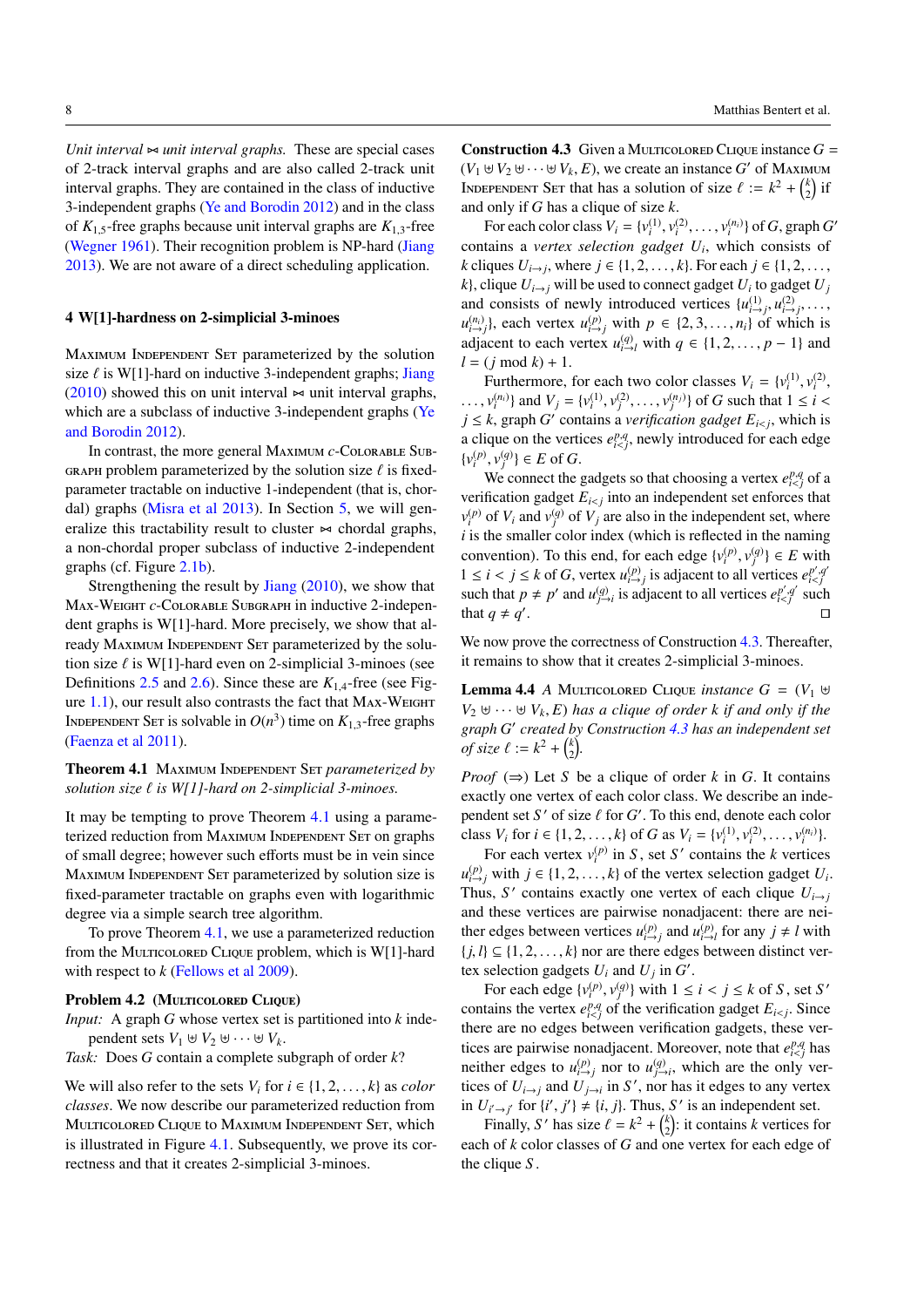<span id="page-8-0"></span>

Fig. 4.1: A Maximum Independent Set instance created by Construction [4.3](#page-7-2) from a Multicolored Clique instance with three color classes  $V_1$ ,  $V_2$ , and  $V_3$  of four vertices each, where all edges between vertices in  $V_i$  and  $V_j$  for  $i \neq j$  exist. Greyshaded areas are cliques. Dotted edges are ordinary edges and are dotted merely to unclutter the figure. The dark grey vertices form an independent set of maximum size (one vertex of each clique). Connections from vertex selection gadgets to verification gadgets  $E_{i \le j}$  are only shown for the dark grey vertices in  $U_{i \to j}$  and  $U_{j \to i}$ : a directed arc means that the tail of the arc has edges to all vertices in the row or column pointed to by the head. Light gray vertices in the verification gadgets  $E_{i \leq j}$  are those blocked by only one arc pointing at *Ei*<*<sup>j</sup>* . The labels of the vertices indicate their superscript in the corresponding clique used in Construction [4.3.](#page-7-2)

( $\Leftarrow$ ) Let *S*<sup>*'*</sup> be an independent set of size  $\ell$  for *G*'. We describe a clique of order  $k$  in  $G$ . Since each vertex of  $G'$  is in one of the  $\ell$  pairwise vertex-disjoint cliques  $U_{i\to j}$  with  $\{i, j\} \subseteq$  $\{1, 2, \ldots, k\}$  and  $E_{i < j}$  with  $1 \leq i < j \leq k$ , *S*<sup>*c*</sup> contains exactly one vertex of each of them. Let *S* be the set of vertices  $v_i^{(p)}$ of *G* for  $i \in \{1, 2, ..., k\}$  such that  $u_{i \to i}^{(p)}$  of  $U_{i \to i}$  is in *S'*. We will prove that the vertices in *S* are pairwise adjacent in *G*.

To this end, we first prove that  $p = q$  for any two vertices  $u_{i \to j}^{(p)}$  and  $u_{i \to l}^{(q)}$  in *S*', where  $\{i, j, l\} \subseteq \{1, 2, ..., k\}$ . To this

end, note that *G*<sup>*'*</sup> contains edges from vertex  $u_{i\to j}^{(p)} \in S'$  to each vertex  $u_{i\to i'}^{(q')}$  with  $q' \in \{1, 2, ..., p-1\}$  and  $l' = (j \mod k) + 1$ . Thus, for the vertex  $u_{i\to i'}^{(q')} \in S'$ , we have  $q' \ge p$ . Iterating the argument, we get  $q \ge q' \ge p$ , and, iterating further,  $p \ge q \ge q' \ge p$ , and thus  $p = q$ .

We now prove that two arbitrary vertices  $v_i^{(p)}$  and  $v_j^{(q)}$  with  $1 \leq i < j \leq k$  in *S* are adjacent in *G*. By choice of *S*, we have that  $u_{i\to i}^{(p)}$  and  $u_{j\to j}^{(q)}$  are in *S'*. As shown in the previous paragraph, we thus also have that  $u_{i \to j}^{(p)}$  and  $u_{j \to i}^{(q)}$  are in *S*'. Since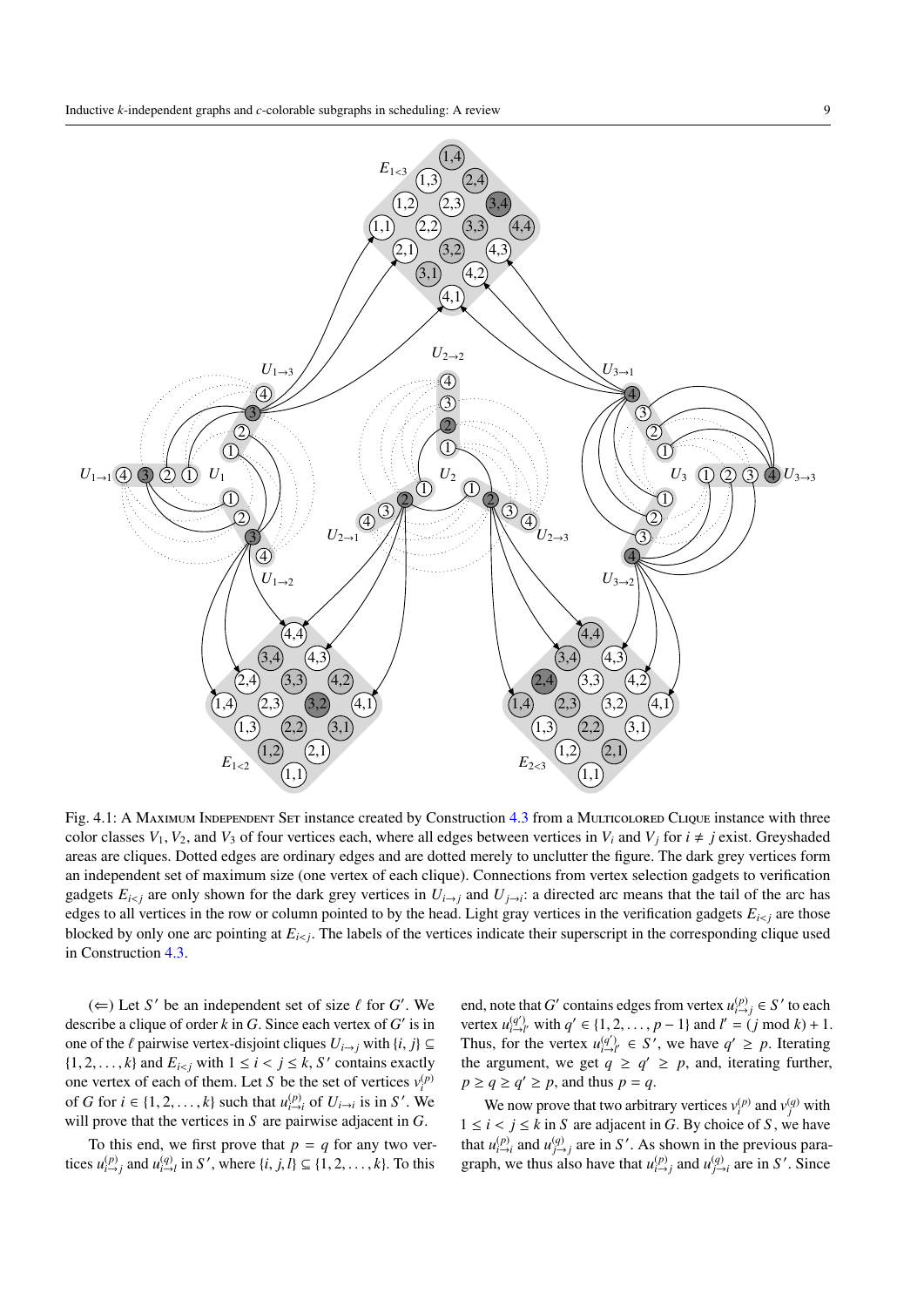<span id="page-9-7"></span> $u_{i \to j}^{(p)}$  is adjacent to all vertices  $e_{i \le j}^{p', q'}$  of  $E_{i,j}$  such that  $p \ne p'$ and  $u_{j\to i}^{(q)}$  is adjacent to all vertices  $u_{i such that  $q \neq q'$ ,$ we get that *S*<sup>*'*</sup> contains vertex  $e_{i of  $E_{i. The existence of$$ this vertex in  $E_{i \le j}$  shows that there is an edge  $\{v_i^{(p)}, v_j^{(q)}\} \in E$ in *G*.

We will use the following lemma to show that Construction [4.3](#page-7-2) generates 2-inductive 3-minoes by showing that, in any induced subgraph of the graphs generated by Construction [4.3,](#page-7-2) we can find a vertex for which at least one of the three sets in the following lemma are empty or contain only one vertex:

<span id="page-9-5"></span>**Lemma 4.5** *Let*  $u_{i \to j}^{(p)}$  *with*  $1 \leq i \leq j \leq k$  *be a vertex in the graph created by Construction [4.3](#page-7-2) from an instance G* =  $(V_1 \oplus V_2 \oplus \cdots \oplus V_k, E)$  *of* Multicolored Clique.

Then, the neighborhood of  $u_{i\rightarrow j}^{(p)}$  can be covered by at most *three cliques, consisting of*

- <span id="page-9-2"></span> $i)$  { $u_{i \to j}^{(q)} \mid q \ge p$ }  $\cup$  { $u_{i \to l}^{(q)} \mid q < p, l = (j \mod k) + 1$ }*,*
- <span id="page-9-4"></span>*ii*)  $\{u_{i \to j}^{(q)} \mid q \leq p\} \cup \{u_{i \to l}^{(q)} \mid q > p, j = (l \mod k) + 1\}$ , and
- <span id="page-9-3"></span>*iii*) *of*  $u_{i\rightarrow j}^{(p)}$  *and its neighbors in either E<sub><i>i*</sub><sub>i</sub> *or E<sub><i>j*</sub><sub>i</sub>, *if i*  $\neq$  *j.*

*Proof* We first show that each of the sets  $(i)$ – $(iii)$  is a clique. This easily follows for [\(iii\)](#page-9-3) since  $E_{i \le j}$  for  $1 \le i \le j \le k$  is a clique by Construction [4.3.](#page-7-2)

We now prove that  $(i)$  and  $(ii)$  are cliques. By Construc-tion [4.3,](#page-7-2) each vertex  $u_{i \to j'}^{(p')}$  is adjacent to each vertex  $u_{i \to l'}^{(q')}$  with *q*<sup> $\prime$ </sup> ∈ {1, 2, . . . , *p*<sup> $\prime$ </sup> − 1} and *l*<sup> $\prime$ </sup> = (*j*<sup> $\prime$ </sup> mod *k*) + 1. Herein, intuitively, we can think of  $l'$  as the "successor" to  $j'$  in the cycle  $(1, 2, \ldots, k, 1)$ . By setting  $p' := p$  and  $j' := j$ , we immedi-ately get that [\(i\)](#page-9-2) is a clique. By choosing  $p' := p + 1$  and  $l' :=$  $j$ , we get that  $(ii)$  is a clique, since in  $(ii)$  the left set of the union now plays the role of the "successor" of the right set.

It remains to prove that the sets  $(i)$ – $(iii)$  cover the whole neighborhood of  $u_{i\rightarrow j}^{(p)}$ . Vertex  $u_{i\rightarrow j}^{(p)}$  has neighbors in all sets *U*<sub>*i*→*l*</sub> such that  $l = j$ ,  $l = (j \mod k) + 1$ , or  $j = (l \mod k) + 1$ . If  $i \neq j$ , then it might also have neighbors in either  $E_{i \leq j}$ or  $E_{j \leq i}$ . Thus, the union of the sets in [\(i\)](#page-9-2)–[\(iii\)](#page-9-3) covers all neighbors in  $E_{i \le j}$ ,  $E_{j \le i}$ , and  $U_{i \to j}$ . Moreover, set [\(i\)](#page-9-2) covers all neighbors in  $U_{i\rightarrow l}$  for  $l = (j \mod k) + 1$  by Construction [4.3.](#page-7-2) Finally, if set [\(ii\)](#page-9-4) did not cover all neighbors in  $U_{i\rightarrow l}$  with  $j = (l \mod k) + 1$ , then this would mean that  $u_{i \to j}^{(p)}$  had a neighbor  $u_{i\to l}^{(q)}$  with  $q \leq p$ . This is impossible since, by Construc-tion [4.3,](#page-7-2)  $u_{i\to j}^{(q)}$  is adjacent to vertices  $u_{i\to j}^{(p)}$  only for  $p < q$ .  $\Box$ 

Using Lemma [4.5,](#page-9-5) the following lemma is easy to prove and finishes the proof of Theorem [4.1.](#page-7-0)

## <span id="page-9-6"></span>Lemma 4.6 *Construction [4.3](#page-7-2) creates 2-simplicial 3-minoes.*

*Proof* We first show that Construction [4.3](#page-7-2) creates 3-minoes. By Lemma [4.5,](#page-9-5) the neighborhood of each vertex in vertex selection gadgets can be covered by three cliques. Also a vertex of a verification gadget  $E_{i \leq j}$  has neighbors only in the three sets  $E_{i \le j}$ ,  $U_{i \to j}$ , and  $U_{j \to i}$ , each of which is a clique.

We now show that the graphs *G* created by Construc-

tion [4.3](#page-7-2) are 2-simplicial. To this end, it is enough to show that each induced subgraph  $G'$  of  $G$  contains a vertex whose neighborhood can be covered by two cliques. Then, subsequently deleting a vertex whose neighborhood can be covered by two cliques gives an ordering as required by Definition [2.5.](#page-3-3)

If *G*' contains only vertices of verification gadgets, then the neighborhood of each vertex in  $G'$  can be covered using one clique. If *G*<sup> $\prime$ </sup> contains a vertex  $u_{i\rightarrow i}^{(p)}$  of *G* for any  $i \in$  $\{1, 2, \ldots, k\}$ , then, by Lemma [4.5,](#page-9-5) its neighborhood can be covered by two cliques. Otherwise, there are  $j \in \{1, 2, \ldots, k\}$ and  $l = (j \mod k) + 1$  such that *G*<sup> $\prime$ </sup> contains vertices of  $U_{i \rightarrow j}$ but no vertices of  $U_{i\to l}$ . Let  $u_{i\to j}^{(p)}$  be the vertex of  $U_{i\to j}$  with maximum  $p$  in  $G'$ . For this vertex, the set [\(i\)](#page-9-2) in Lemma  $4.5$ only contains  $u_{i \to j}^{(p)}$  and is therefore contained in the other two sets. Thus, its neighborhood can be covered by two cliques sets  $(ii)$  and  $(iii)$ .

Theorem [4.1](#page-7-0) now follows from Lemmas [4.4](#page-7-3) and [4.6,](#page-9-6) the fact that Construction [4.3](#page-7-2) runs in polynomial time, and that MULTICOLORED CLIQUE is  $W[1]$ -hard with respect to  $k$  [\(Fellows](#page-15-24) [et al](#page-15-24) [2009\)](#page-15-24).

# <span id="page-9-1"></span>5 Fixed-parameter tractability on cluster  $\bowtie$  chordal graphs

In this section, we prove that Max-Weight *c*-Colorable Sub-GRAPH parameterized by the solution size  $\ell$  is fixed-parameter tractable on cluster  $\approx$  chordal graphs. This complements the negative result of Section [4.](#page-7-1)

<span id="page-9-0"></span>Theorem 5.1 *A maximum-weight c-colorable subgraph with at most ℓ vertices of a cluster*  $\Join$  *chordal graph can be com* $p$ *uted in*  $2^{\ell+c} \cdot (c+e+3)^{\ell} \cdot \ell^{O(\log \ell)} \cdot n^2 \cdot \log^3 n$  *time if the decomposition of the input graph into a cluster and a chordal graph is given. Herein, e is Euler's number.*

Note that  $c \leq \ell$  holds in all nontrivial cases. Thus, Theorem [5.1](#page-9-0) shows that Max-Weight *c*-Colorable Subgraph parameterized by  $\ell$  is fixed-parameter tractable in cluster  $\approx$ chordal graphs. Moreover, note that it also shows that Max-Weight *c*-Colorable Subgraph parameterized by the weight *W* of the sought solution is fixed-parameter tractable, since if there is an independent set of weight *W*, then there is also one consisting of at most *W* vertices.

On the one hand, Theorem [5.1](#page-9-0) is a generalization of a result of [Misra et al](#page-16-4) [\(2013\)](#page-16-4), who showed that Maximum *c*-COLORABLE SUBGRAPH parameterized by the solution size  $\ell$ is fixed-parameter tractable on chordal graphs. On the other hand, it generalizes a fixed-parameter tractability result on the Job Interval Selection problem of [van Bevern et al](#page-15-6)  $(2015)$ , who showed that MAXIMUM INDEPENDENT SET parameterized by the solution size  $\ell$  is fixed-parameter tractable on cluster  $\approx$  interval graphs.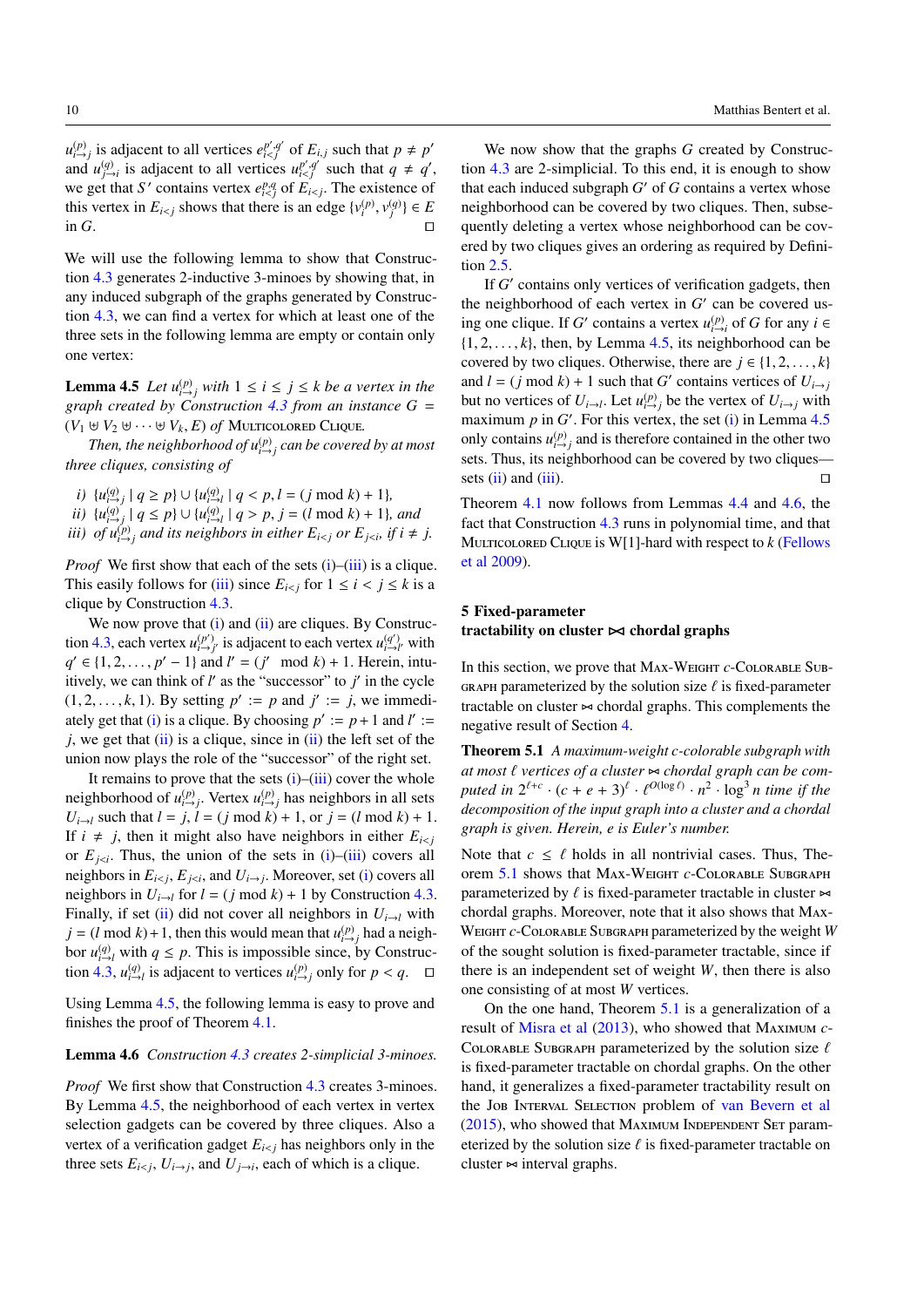<span id="page-10-3"></span>The proof of Theorem [5.1](#page-9-0) works in three steps. First, in Section [5.1,](#page-10-0) we use the color coding technique due to [Alon](#page-15-25) [et al](#page-15-25) [\(1995\)](#page-15-25) to reduce Max-Weight *c*-Colorable Subgraph to Max-Weight Independent Set. Then, in Section [5.2,](#page-10-1) we again use color coding to reduce MAX-WEIGHT INDEPENDENT SET in cluster  $\sim$  chordal graphs to the problem of finding a maximum-weight independent set of pairwise distinct colors in chordal graphs whose vertices are colored in  $\ell$  colors. Finally, in Section [5.3,](#page-11-0) we use dynamic programming to find this colorful independent set.

# <span id="page-10-0"></span>5.1 From Max-Weight

*c*-Colorable Subgraph to Max-Weight Independent Set

In order to prove Theorem [5.1,](#page-9-0) we show that it is enough to give a fixed-parameter algorithm for Max-Weight Indepen-DENT SET parameterized by the solution size  $\ell$ .

To this end, we use the color coding technique of [Alon](#page-15-25) [et al](#page-15-25) [\(1995\)](#page-15-25). This technique has been used by [Misra et al](#page-16-4) [\(2013\)](#page-16-4) to show that Maximum *c*-Colorable Subgraph parameterized by the solution size  $\ell$  is fixed-parameter tractable in chordal graphs. Their approach is neither limited to the unweighted problem nor to chordal graphs. Note, however, that the approach requires some tuning to work in the weighted setting. We describe it here in the most general form. To this end, we need the following definition.

**Definition 5.2** (hereditary graph class) A graph class  $C$  is *hereditary* if every induced subgraph of a graph in C also belongs to C.

<span id="page-10-2"></span>All graph classes considered in this work are hereditary.

Lemma 5.3 *Let* C *be a hereditary graph class. Moreover, let*  $t: \mathbb{N} \times \mathbb{N} \to \mathbb{N}$  *be a function, nondecreasing in both arguments, such that a maximum-weight independent set of size at most*  $\ell$  *in*  $C$  *can be computed in*  $t(\ell, n)$  *time.* 

*Then, a maximum-weight induced c-colorable subgraph with at most*  $\ell$  *vertices of a graph in*  $C$  *is computable in*  $2^{\ell+c}c^{\ell}\ell^{O(\log \ell)}\log^2 n \cdot t(\ell, n)$  time.

*Proof* Our algorithm makes use of  $(n, \ell, c)$ *-universal sets* [\(Misra et al](#page-16-4) [2013\)](#page-16-4)—sets  $\mathcal F$  of functions  $f: \{1, 2, ..., n\} \rightarrow$  $\{1, 2, \ldots, c\}$  such that, for any set  $I \subseteq \{1, 2, \ldots, n\}$  of size  $|I| =$  $\ell$  and any function  $g: \{1, 2, \ldots, n\} \rightarrow \{1, 2, \ldots, c\}$ , there is a function  $f \in \mathcal{F}$  with  $f(i) = g(i)$  for each  $i \in I$ .

Our algorithm computes a maximum-weight *c*-colorable subgraph *G*[*S*] with at most  $\ell$  vertices of a graph  $G = (\{v_1, v_2,$  $\dots$ ,  $v_n$ ,  $E$ ) in C as follows. First, in  $c^{\ell} \ell^{O(\log \ell)} n \log^2 n$  time, compute an  $(n, \ell, c)$ -universal set  $\mathcal F$  of size  $|\mathcal F| \in c^{\ell} \ell^{O(\log \ell)}$ . log<sup>2</sup> *n* [\(Misra et al](#page-16-4) [2013\)](#page-16-4). Then, iterate over each  $f \in \mathcal{F}$  and each of the  $\binom{\ell+c}{c} \le 2^{\ell+c}$  possible partitions  $\ell_1 + \ell_2 + \cdots + \ell_c \le \ell$ such that  $\ell_i \geq 0$  for each  $i \in \{1, 2, \ldots, c\}$ . In each iteration, do the following: Compute a maximum-weight independent

set  $S_i$  of size at most  $\ell_i$  in the subgraph  $G_i$  induced by the vertices  $v_k$  with  $f(k) = i$  for each  $i \in \{1, 2, \ldots, c\}$ . Return the maximum-weight set  $S' = S_1 \oplus S_2 \oplus \cdots \oplus S_c$  found in any iteration. Note that the independent set  $S_i$  in each graph  $G_i$ for  $i \in \{1, 2, \ldots, c\}$  can be found in  $t(\ell, n)$  time since C is a hereditary graph class and, thus,  $G_i \in \mathcal{C}$ .

It is obvious that  $G[S']$  has at most  $\ell$  vertices and is  $c$ colorable since it is the union of *c* independent sets. Thus,  $w(S') \leq w(S)$ , where *G*[*S*] is a maximum-weight *c*-colorable subgraph with at most  $\ell$  vertices in  $G$ .

It remains to show  $w(S') \geq w(S)$ . Let col:  $V \to \mathbb{N}$  be a proper *c*-coloring of *G*[*S*]. Since  $|S| \le \ell$ , there is a function *f* ∈ *F* such that col(*v<sub>k</sub>*) = *f*(*k*) for each *v<sub>k</sub>* ∈ *S*. For each *i* ∈ {1, 2, . . . , *c*}, let *S i* := {*v<sub>k</sub>* ∈ *S* | *f*(*k*) = *i*} and  $\ell_i := |S_i|$ . Since *G*[*S*] is a maximum-weight *c*-colorable subgraph, for each  $i \in \{1, 2, ..., c\}$ ,  $S_i$  is a maximum-weight independent set with at most  $\ell_i$  vertices in the subgraph  $G_i$ induced by the vertices  $v_k$  with  $f(k) = i$ . Since the algorithm iterated over this *f* and these  $\ell_1 + \ell_2 + \cdots + \ell_c \leq \ell$ , we get that  $w(S') \geq w(S)$ . that  $w(S') \geq w(S)$ .

We point out that, for an easier and faster implementation of the algorithm in the proof of Lemma [5.3,](#page-10-2) it makes sense to trade the factor  $\ell^{(O \log \ell)} \log^2 n$  in the running time for a small error probability  $\varepsilon$  by simply choosing  $f(k) \in \{1, \ldots, c\}$  uniformly at random for each vertex  $v_k$  of  $G$  instead of using universal sets. With probability at least  $c^{-\ell}$ ,  $f$  will be a proper coloring for a maximum-weight solution and the algorithm will thus find it. Repeating the algorithm with  $O(c^{\ell} \ln 1/\varepsilon)$  random assignments *f* thus allows for finding a maximum-weight solution with error probability at most  $\varepsilon > 0$ .

<span id="page-10-1"></span>5.2 From Max-Weight

Independent Set to Max-Weight Colorful Independent Set

In order to show Theorem [5.1,](#page-9-0) by Lemma [5.3,](#page-10-2) it is enough to show that MAX-WEIGHT INDEPENDENT SET parameterized by the solution size  $\ell$  is fixed-parameter tractable in cluster  $\approx$ chordal graphs. We do this using an algorithm for the following auxiliary problem.

## Problem 5.4 (Max-Weight Colorful Independent Set)

*Input:* A graph  $G = (V, E)$  with vertex weights  $w: V \to \mathbb{N}$ and a coloring col:  $V \rightarrow \{1, 2, \ldots, c\}$  of its vertices.

*Task:* Find a maximum-weight independent set whose vertices have pairwise distinct colors.

Colorful independent sets of interval graphs have been studied by [van Bevern et al](#page-15-6) [\(2015\)](#page-15-6) in order to show that Maxi-MUM INDEPENDENT SET parameterized by the solution size  $\ell$  is fixed-parameter tractable on cluster  $\approx$  interval graphs, thus strengthening a result on the Job INTERVAL SELECTION problem of [Halldórsson and Karlsson](#page-15-4) [\(2006\)](#page-15-4).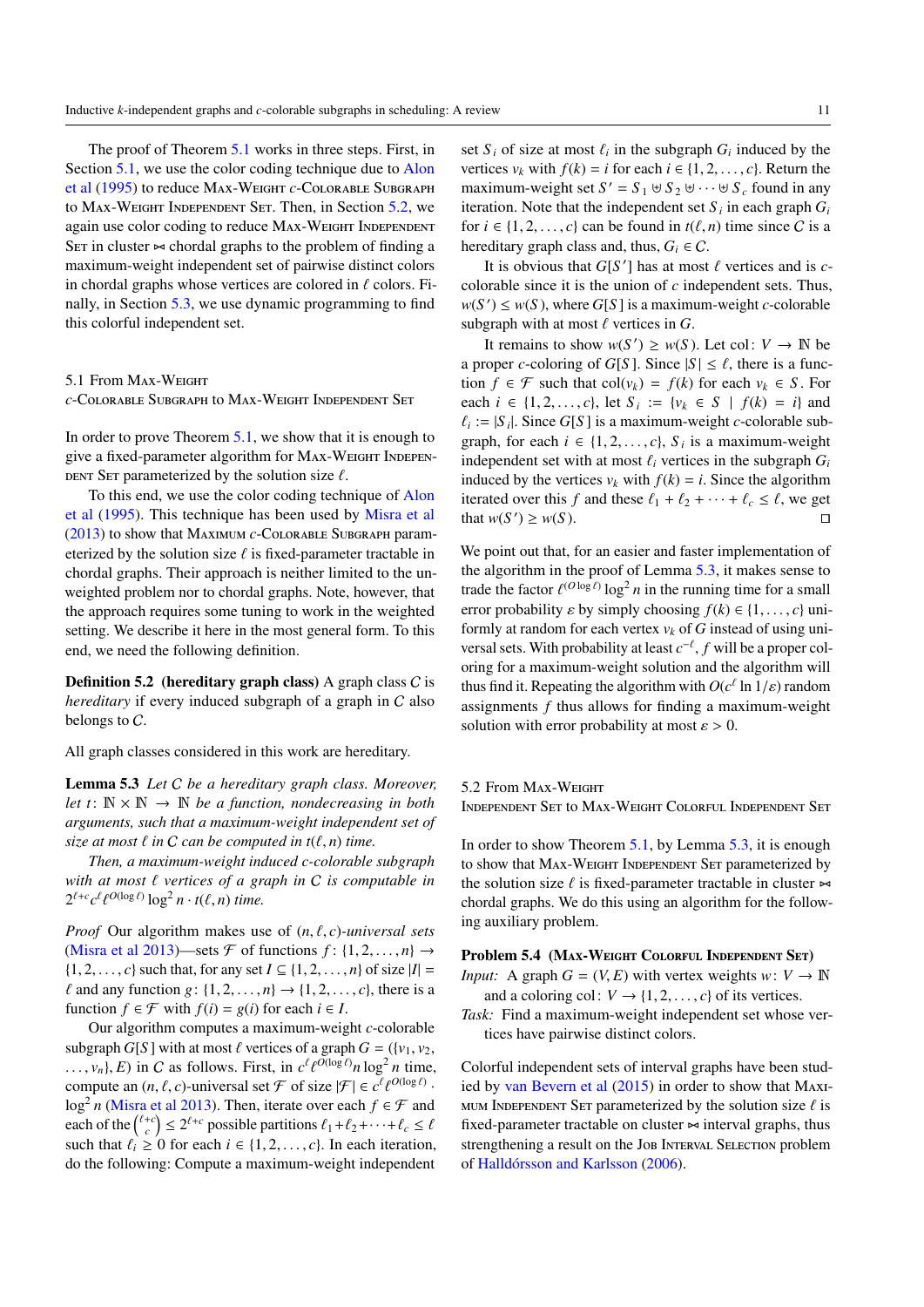<span id="page-11-8"></span>12 Matthias Bentert et al.

In Section [5.3,](#page-11-0) we will study Max-Weight Colorful INDEPENDENT SET on chordal graphs. Together with the following lemma, this will give a fixed-parameter algorithm for  $Max-WEIGHT INDEPENDENT SET$  on cluster  $\approx$  chordal graphs.

<span id="page-11-1"></span>**Lemma 5.5** *Let C be a graph class and*  $t: \mathbb{N} \times \mathbb{N} \rightarrow \mathbb{N}$  *be a function such that a maximum-weight colorful independent set in graphs in* C *is computable in t*(*c*, *n*) *time.*

Then, a maximum-weight independent set of size at most  $\ell$ in cluster  $\bowtie$  *C* graphs is computable in  $e^{\ell} \ell^{O(\log \ell)} \log n$ .  $t(\ell, n)$  *time, assuming that the decomposition of the input graph into a cluster graph and a graph of* C *is given.*

*Proof* Let  $G = (V, E_1 \cup E_2)$  such that  $G_1 = (V, E_1)$  is a cluster graph and  $G_2 = (V, E_2) \in \mathcal{C}$ . Let *d* be the number of clusters in  $G_1$ . Our algorithm uses a  $(d, \ell)$ *-perfect hash family*  $\mathcal{F}$  a family of functions  $f: \{1, 2, \ldots, d\} \rightarrow \{1, 2, \ldots, \ell\}$  such that, for each subset  $C \subseteq \{1, 2, ..., d\}$  of size  $\ell$ , at least one of the functions in  $\mathcal F$  is a bijection between *C* and  $\{1, 2, \ldots, \ell\}$ .

We find a maximum-weight independent set with at most  $\ell$  vertices in *G* as follows. First, in  $e^{\ell} \ell^{O(\log \ell)} d \log d$  time, construct a  $(d, \ell)$ -perfect hash family  $\mathcal{F}$  with  $|\mathcal{F}| \in e^{\ell} \ell^{O(\log \ell)} \log d$ [\(Cygan et al](#page-15-8) [2015,](#page-15-8) Definition 5.15–Theorem 5.18). Then, iterate over all functions  $f \in \mathcal{F}$ . In each iteration, consider the coloring  $col_f$  that colors the vertices in each cluster *i* ∈ {1, 2, . . . , *d*} of *G*<sub>1</sub> using color *f*(*i*) ∈ {1, 2, . . . , *t*} and compute a maximum-weight colorful independent set in  $G_2$ with respect to  $col_f$  in  $t(\ell, n)$  time. Return the colorful independent set S' of maximum weight found in any iteration.

We show that *S*<sup> $\prime$ </sup> is an independent set for *G* with  $w(S') =$  $w(S)$ , where *S* is a maximum-weight independent set of size at most  $\ell$  in  $G$ .

" $\leq$ ": Observe that *S'*, being an independent set for  $G_2$ , contains no edges of  $G_2$ . Moreover, being colorful for some coloring  $col_f$ , S' neither contains edges of  $G_1$ : the endpoints of such an edge belong to the same cluster *i* and thus get the same color  $col_f(i)$ . Thus, S' is an independent set of size at most  $\ell$  for *G* and, therefore,  $w(S') \leq w(S)$ .

"≥": Since *S* uses at most one vertex of each cluster of *G*1, the set  $C_S$  of clusters that contain vertices of  $S$  has size at most  $\ell$ . Thus,  $\mathcal F$  contains a bijection  $f: C_S \to \{1, 2, \ldots, |C_S|\}.$ Note that *S* is a colorful independent set for  $G_2$  with respect to col<sub>f</sub>. Thus,  $w(S') \ge w(S)$ .

As in the case with Lemma [5.3,](#page-10-2) for an easier and faster implementation of the algorithm in the proof of Lemma [5.5,](#page-11-1) it makes sense to trade the factor  $\ell^{O(\log \ell)}$  log *d* in the running time for a small error probability by randomly coloring the clusters instead of using perfect hash families: the vertices of maximum-weight solution will have pairwise distinct colors with probability at least  $\ell!/ \ell^{\ell} \in \Theta(e^{-\ell})$ . Repeating the algorithm with  $O(e^{\ell} \ln 1/\varepsilon)$  random colorings will thus find a maximum-weight solution with error probability at most  $\varepsilon > 0$ .

## <span id="page-11-0"></span>5.3 Max-Weight

Colorful Independent Set in chordal graphs

To complete our proof of Theorem [5.1,](#page-9-0) we finally show the following proposition, which, together with Lemmas [5.3](#page-10-2) and [5.5,](#page-11-1) yields Theorem [5.1.](#page-9-0)

<span id="page-11-2"></span>Proposition 5.6 Max-Weight Colorful Independent Set *in chordal graphs is solvable in*  $O(3<sup>c</sup>n<sup>2</sup>)$  *time.* 

Proposition [5.6](#page-11-2) generalizes a result of [Halldórsson and Karls](#page-15-4)[son](#page-15-4) [\(2006\)](#page-15-4), who showed that MAX-WEIGHT COLORFUL INDE-PENDENT SET parameterized by the number  $c$  of colors is fixedparameter tractable in interval graphs. Whereas the algorithm of [Halldórsson and Karlsson](#page-15-4) [\(2006\)](#page-15-4) is based on dynamic programming over the interval representation of interval graphs, we will exploit dynamic programming over *tree decompositions* of chordal graphs:

<span id="page-11-3"></span>Definition 5.7 (tree decomposition) A *tree decomposition* of a graph  $G = (V, E)$  is a pair  $(X, T)$ , where  $X \subseteq 2^V$  and *T* is a tree on  $X$ , such that

- <span id="page-11-4"></span>(i) ∪<sub>*X*∈*X*</sub> *X* = *V*, the sets *X* ∈ *X* are called *bags*,
- <span id="page-11-6"></span>(ii) for each edge  $e \in E$ , there is a bag  $X \in \mathcal{X}$  with  $e \subseteq X$ ,
- <span id="page-11-5"></span>(iii) for any three bags *X*,  $Y, Z \in \mathcal{X}$  such that *Y* is on the path between *X* and *Z* in *T*, one has  $X \cap Z \subseteq Y$ .

Chordal graphs have tree decompositions in which each bag induces a clique and such tree decomposition can be computed in linear time [\(Blair and Peyton](#page-15-19) [1993\)](#page-15-19).

We will additionally assume that the tree decomposition is rooted at an arbitrary bag and that each bag *X* with more than one child in *T* has exactly two children *Y* and *Z* in *T* such that  $X = Y = Z$ . This property can be established stepby-step as follows: if some bag *X* has more than two children or its children are not all equal to *X*, then we can attach two copies  $X_1$  and  $X_2$  of  $X$  to  $X$  as children in  $T$ , attach one original child of *X* to  $X_1$  and the other children of *X* to  $X_2$ . This procedure, in the worst case, triples the number of bags in the tree decomposition and works in linear time.

Using this linear-time computable tree decomposition and the following lemma with  $\alpha = 1$  yields Proposition [5.6,](#page-11-2) which, together with Lemmas [5.3](#page-10-2) and [5.5,](#page-11-1) concludes the proof of Theorem [5.1.](#page-9-0)

<span id="page-11-7"></span>Lemma 5.8 *Given a tree decomposition, each bag of which has at most* α *pairwise nonadjacent vertices,* Max-Weight COLORFUL INDEPENDENT SET *can be solved in*  $O(3^c \cdot n^{\alpha+1})$  *time.* 

*Proof* Let  $G = (V, E)$  be a graph and let  $(X, T)$  be a tree decomposition such that each bag of X contains at most  $\alpha$  pairwise nonadjacent vertices. Root  $\mathcal T$  at an arbitrary bag  $R \in \mathcal X$ . For each bag  $X \in \mathcal{X}$ , let  $V_X \subseteq V$  denote the set of vertices in *X* and its descendant bags in *T*. Moreover, let  $G_X := G[V_X]$ and  $col(S) := \{col(v) | v \in S \}.$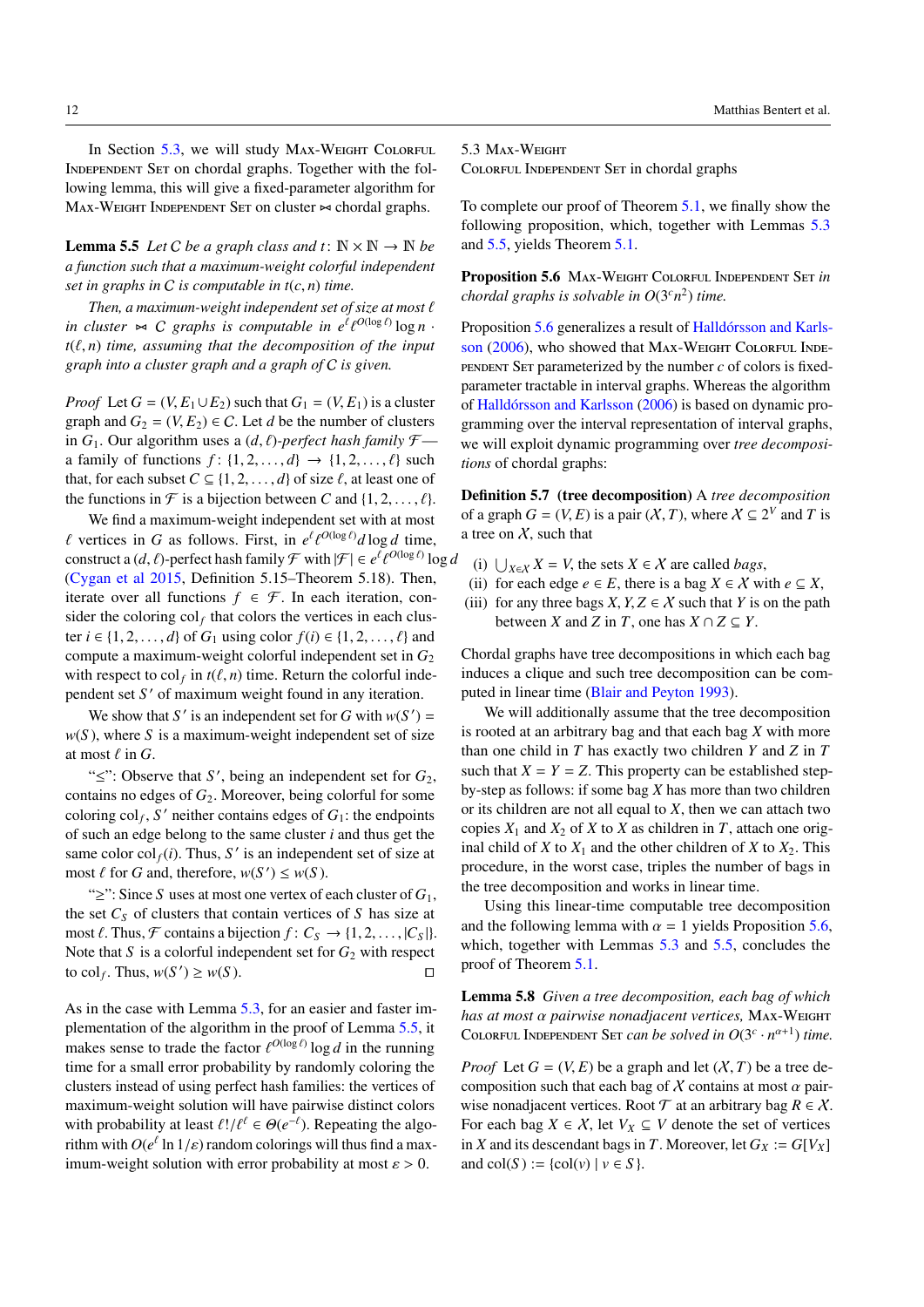For each bag  $X \in \mathcal{X}$ , each  $S \subseteq X$ , each subset  $C \subseteq$  $\{1, 2, \ldots, c\}$  of colors, let  $T[X, C, S]$  denote the maximum weight of an independent set *I* of  $G_X$  with  $I \cap X = S$  whose vertices have pairwise distinct colors from *C*. Then, by Definition  $5.7(i)$  $5.7(i)$ , the solution to MAX-WEIGHT COLORFUL INDEPEN-DENT SET is  $\max_{S \subseteq R} T[R, \{1, 2, \ldots, c\}, S]$ . We now show how to compute it in  $O(3<sup>c</sup>n<sup>{\alpha+1}</sup>)$  time, considering each bag type separately.

*Infeasible solutions.* Since no bag has an independent set with more than  $\alpha$  vertices, for each  $X \in \mathcal{X}$ , each  $S \subseteq X$ , and each  $C \subseteq \{1, 2, \ldots, c\}$ , we have  $T[X, C, S] = -\infty$  if  $|S| > \alpha$ , or if *S* is not independent, or if the vertices of *S* do not have pairwise distinct colors from *C*.

In the following, we will thus assume that  $S \subseteq X$  is always an independent set and that its vertices have pairwise distinct colors from  $C \subseteq \{1, 2, \ldots, c\}.$ 

*Bags without children.* For each bag  $X \in \mathcal{X}$  without children,

$$
T[X, C, S] = w(S). \tag{5.1}
$$

*Bags with a single child.* Consider a bag  $X \in \mathcal{X}$  that has one child *Y*. We show that

$$
T[X, C, S] =
$$
  
\n
$$
\max \left\{ \begin{aligned} T[Y, C \setminus \text{col}(S \setminus S'), S'] + w(S \setminus S') \\ \text{for each independent set } S' \subseteq Y \\ \text{such that } S \cap X \cap Y = S' \cap X \cap Y \end{aligned} \right\}.
$$
 (5.2)

Herein, the condition  $S \cap X \cap Y = S' \cap X \cap Y$  ensure that independent sets for  $G_X$  and  $G_Y$  agree on the vertices that are both in the bag *X* and its child *Y*. Next, we show validity of [\(5.2\)](#page-12-0).

"≤": Consider a maximum-weight independent set *I* for *G<sup>X</sup>* with  $I \cap X = S$  whose vertices have pairwise distinct colors from *C*. Then  $I' := I \cap V_Y$  is an independent set for  $G_Y$ . For  $S' := I' \cap Y$ , we have that  $S' \cap X \cap Y = I' \cap X \cap Y = I \cap X \cap Y = I$ *S* ∩*X* ∩ *Y*. Since *I* \ *I*<sup> $\prime$ </sup> ⊆ *X* and, by Definition [5.7](#page-11-3)[\(iii\)](#page-11-5), *I*<sup> $\prime$ </sup> ∩ *X* ⊆ *Y*, one has  $I \setminus I' = (I \cap X) \setminus (I' \cap X) = (I \cap X) \setminus (I' \cap X \cap Y) =$  $(I \cap X) \setminus (I' \cap Y) = S \setminus S'$ . Thus, the vertices of *I*' have pairwise distinct colors from  $C' := C \setminus col(S \setminus S')$  and

$$
T[X, C, S] = w(I) = w(I') + w(S \setminus S')
$$
  
\n
$$
\leq T[Y, C \setminus col(S \setminus S'), S'] + w(S \setminus S').
$$

"≥": Consider any independent set *S* <sup>0</sup> ⊆ *Y* with *S* ∩ *X* ∩  $Y = S' \cap X \cap Y$ . Let *I'* be a maximum-weight independent set for  $G_Y$  with  $I' \cap Y = S'$  whose vertices use pairwise distinct colors from  $C' := C \setminus col(S \setminus S')$ .

Then,  $I := I' \cup S = I' \cup (S \setminus S')$  uses pairwise distinct colors in *C*. Moreover, by Definition [5.7\(](#page-11-3)[iii\)](#page-11-5),  $I' \cap X \subseteq V_Y \cap X \subseteq Y$ and, therefore,  $I \cap X = (I' \cup S) \cap X = (I' \cap X) \cup (S \cap X) =$  $(I' \cap X \cap Y) \cup S = (S' \cap X \cap Y) \cup S = (S \cap X \cap Y) \cup S = S$ .

We show that *I* is independent. Towards a contradiction, assume that there is an edge  $e = \{x, y\} \subseteq I = I' \cup S$ . Since

 $e \nsubseteq I'$  and  $e \nsubseteq S$ , we have  $x \in S \setminus I' \subseteq X$  and  $y \in I' \setminus S \subseteq V_Y$ . Since  $x \notin I' \supseteq S' \cap X \cap Y = S \cap X \cap Y$  but  $x \in S = I \cap X$ , we get  $x \notin Y$ . Consequently,  $x \notin V_Y$  by Definition [5.7](#page-11-3)[\(iii\)](#page-11-5) and  $\{x, y\} \subseteq X$  by Definition [5.7](#page-11-3)[\(ii\)](#page-11-6). Thus, we showed that  $\{x, y\} \subseteq X \cap I = S$ , a contradiction.

Finally since  $I' \cap X \subseteq I' \cap Y = S'$ , sets  $I'$  and  $S \setminus S'$  are disjoint and we get

$$
T[X, C, S] \ge w(I) = w(I') + w(S \setminus S') = T[Y, C', S'] + w(S \setminus S').
$$

*Bags with two children.* For each bag  $X \in \mathcal{X}$  with two children  $Y = Z = X$ , we show that

$$
T[X, C, S] =
$$

<span id="page-12-2"></span>
$$
\max \left\{ \begin{aligned} T[Y, C_Y, S] + T[Z, C_Z, S] - w(S) \\ \text{such that } C_Y \cup C_Z = C \\ \text{and } C_Y \cap C_Z = \text{col}(S) \end{aligned} \right\}.
$$
 (5.3)

<span id="page-12-1"></span>"≤": Let *I* be a maximum-weight independent set for *G<sup>X</sup>* with  $X \cap I = S$  whose vertices use pairwise distinct colors from *C*. Then,  $I_Y := I \cap V_Y$  and  $I_Z := I \cap V_Z$  are independent sets for  $G_Y$  and  $G_Z$ , respectively. One has  $Y \cap I_Y =$  $Y \cap I \cap V_Y = Y \cap I = X \cap I = S$  and, likewise,  $Z \cap I_Z = S$ .

<span id="page-12-0"></span>By Definition [5.7\(](#page-11-3)[iii\)](#page-11-5), one has  $I_Y \cap I_Z \subseteq X$  and thus  $I_Y \cap I_Z = I_Y \cap I_Z \cap X = S$ . Since *I* contains only one vertex of each color from *C*, we also get  $col(I_Y) \cap col(I_Z) =$  $col(S)$ . Thus, the vertices of  $I<sub>Y</sub>$  have pairwise distinct colors in  $C_Y$  := col( $I_Y$ ) and the vertices of  $I_Z$  have pairwise distinct colors in  $C_Z := (C \setminus C_Y) \cup \text{col}(S)$ . One has  $C_Y \cup C_Z = C$  and  $C_Y \cap C_Z = \text{col}(S)$ . Thus,

$$
T[X, C, S] = w(I) = w(I_Y) + w(I_Z) - w(I_Y \cap I_Z)
$$
  
= w(I\_Y) + w(I\_Z) - w(S)  

$$
\leq T[Y, C_Y, S] + T[Z, C_Z, S] - w(S).
$$

"≥": Let  $C_Y$  and  $C_Z$  be color sets such that  $C_Y \cap C_Z$  =  $col(S)$  and  $C_Y \cup C_Z = C$ . Let  $I_Y$  and  $I_Z$  be maximum-weight independent sets for  $G_Y$  and  $G_Z$  with  $I_Y \cap Y = I_Z \cap Z = S$ and whose vertices use pairwise distinct colors from *C<sup>Y</sup>* and *C*<sub>*Z*</sub>, respectively. Then, for *I* :=  $I_Y \cup I_Z$ , one has  $I \cap X =$  $(I_Y \cup I_Z) \cap X = (I_Y \cap X) \cup (I_Z \cap X) = S$ .

We show that *I* is an independent set. Assume towards a contradiction that there is an edge  $e = \{y, z\} \subseteq I = I_Y \cup I_Z$ . Since  $e \nsubseteq I_Y$  and  $e \nsubseteq I_Z$ , we have  $y \in I_Y$  and  $z \in I_Z$ . Defini-tion [5.7](#page-11-3)[\(iii\)](#page-11-5) gives  $V_Y \cap V_Z \subseteq X$ . Thus, by Definition [5.7\(](#page-11-3)[ii\)](#page-11-6), *e* ⊆ *V*<sub>*Z*</sub> or *e* ⊆ *V*<sub>*Y*</sub>. By symmetry, assume that *e* ∈ *V*<sub>*Z*</sub>. Then, *y* ∈ *V<sub>Y</sub>* ∩ *V<sub>Z</sub>* ⊆ *X*. Since *y* ∈ *X* ∩ *I<sub>Y</sub>* = *X* ∩ *I<sub>Z</sub>*, it follows that  $\{y, z\} \subseteq I_Z$ , a contradiction to  $I_Z$  being an independent set.

We show that the colors of the vertices in *I* are pairwise distinct. Let there be two vertices  $\{u, v\} \subseteq I$  with col(*u*) =  $col(v) = c^*$ . Then  $c^* \in col(S)$  since  $C_Y \cap C_Z = col(S)$ . Thus, there is a vertex  $w \in S \subseteq I_Y \cap I_Z$  with  $col(w) = c^*$ . Since  $I_Y$  and  $I_Z$  contain only one vertex of each color, it holds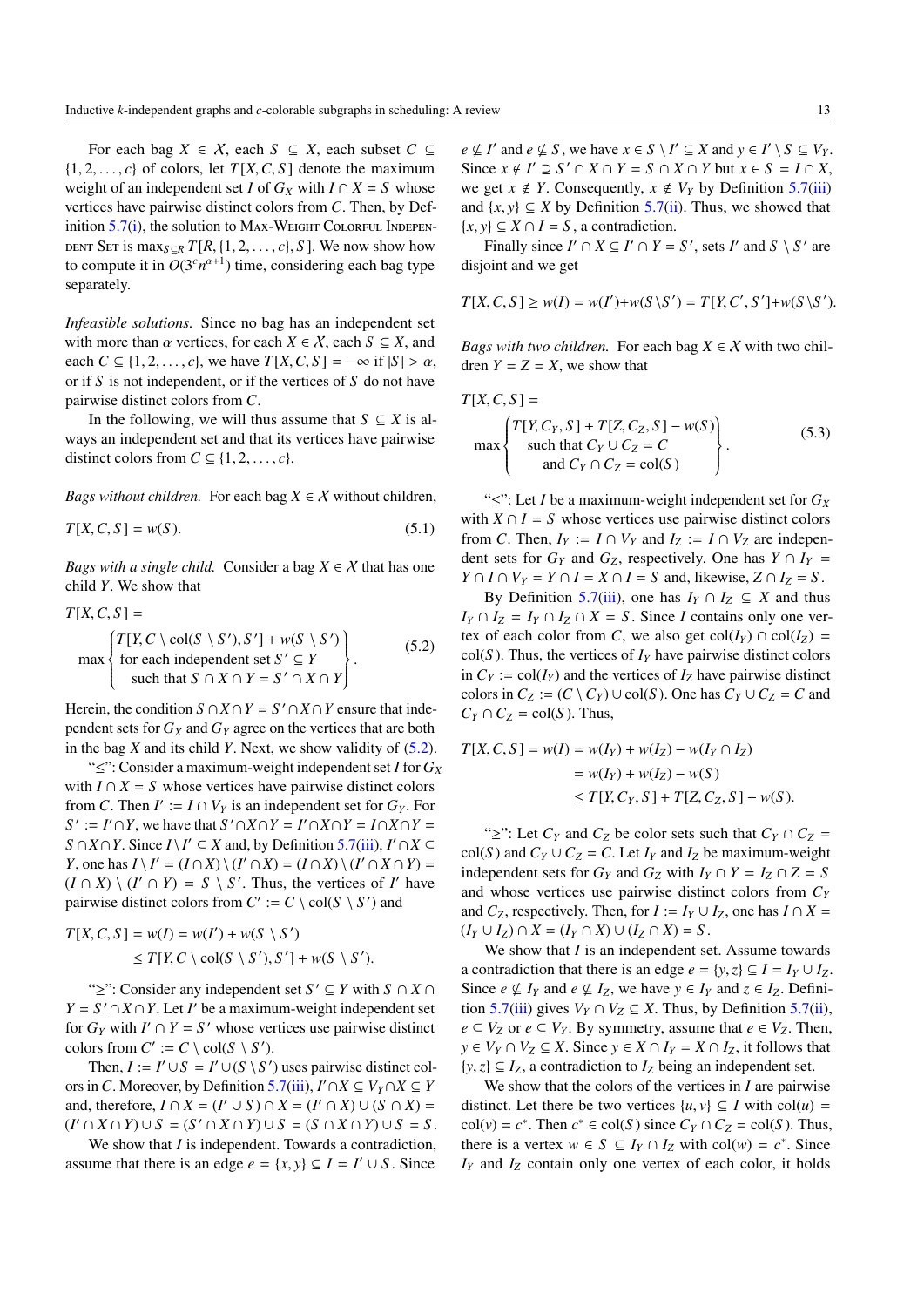<span id="page-13-7"></span>that  $w = u = v$ . Hence *I* only contains one vertex with color  $c^*$ . Finally, Definition [5.7\(](#page-11-3)[iii\)](#page-11-5) yields  $I_Y \cap I_Z \subseteq X$ . Thus,

$$
T[X, C, S] \ge w(I) = w(I_Y) + w(I_Z) - w(I_Y \cap I_Z)
$$
  
=  $w(I_Y) + w(I_Z) - w(I_Y \cap I_Z \cap X)$   
=  $w(I_Y) + w(I_Z) - w(S)$   
=  $T[Y, C_Y, S] + T[Z, C_Z, S] - w(S).$ 

*The algorithm and its running time.* There are  $O(n)$  bags. The algorithm first computes  $(5.1)$  for all leaf bags. Then, for each bag whose children have been processed, it computes [\(5.2\)](#page-12-0) and [\(5.3\)](#page-12-2).

For each leaf bag *X*, we compute [\(5.1\)](#page-12-1) as follows. First, for each of the at most  $n^{\alpha}$  subsets  $S \subseteq X$  with  $|S| \leq \alpha$ , we once compute *w*(*S* ) and check the independence of *S* in  $O(\alpha^2)$  time. We then use this information in the computation for all subsets  $C \subseteq \{1, 2, ..., c\}$ . Thus, all leaf nodes are processed in  $O(n \cdot (2^c + \alpha^2 \cdot n^{\alpha}))$  time.

For each bag  $X \in \mathcal{X}$  with two children, we compute [\(5.3\)](#page-12-2) as follows. First, for each of the at most  $n^{\alpha}$  subsets  $S \subseteq X$ with  $|S| \le \alpha$ , we once compute  $w(S)$  and check the independence of *S* in  $O(\alpha^2)$  time. We then use this information in the computation for all subsets  $C \subseteq \{1, 2, \ldots, c\}$ . To this end, iterate over all subsets  $C_Y \subseteq C$ , whereby  $C_Z$  can be computed from  $C_Y$  in  $O(c)$  time. Note that, in total, one iterates over at most  $3<sup>c</sup>$  subsets  $C_Y \subseteq C \subseteq \{1, 2, ..., c\}$ : each color is either not in *C*, or in *C* but not in  $C_Y$ , or in  $C_Y$ . Thus, bags with two children can be processed in total time  $O(n \cdot (3^c c + \alpha^2 \cdot n^{\alpha}))$ .

For each bag  $X \in \mathcal{X}$  with a single child *Y*, we compute  $(5.2)$  as follows. First, for each of the at most  $n^{\alpha}$  subsets  $S' \subseteq Y$  with  $|S'| \leq \alpha$ , we once compute the intersection  $S' \cap X$  and  $w(S' \cap X)$  in  $O(\alpha^2)$  time. During this computation, for each encountered intersection  $S^*$  and color set  $C \subseteq \{1, 2, \ldots, c\}$ , remember the maximum value  $T_{S^*}[Y, C]$ taken by  $T[Y, C, S']$  for any  $S' \subseteq Y$  with  $S^* = S' \cap X$ . This works in  $O(2^c \cdot \alpha)$  time. We then iterate over all subsets  $C \subseteq \{1, 2, \ldots, c\}$ , each of the encountered intersections  $S^* \subseteq$ *X* ∩ *Y*, and each independent set *S* with  $S^*$  ⊆ *S* ⊆ *X* and compute  $T[Y, C \setminus \text{col}(S \setminus S'), S']$  as the maximum value  $T_{S^*}[C \setminus \text{col}(S \setminus S^*)] - w(S \setminus S^*)$  encountered for any intersection *S*<sup>\*</sup> that yielded *S*. For each  $\alpha' \leq \alpha$  and each of  $n^{\alpha'}$  intersections S<sup>\*</sup> of size exactly  $\alpha'$ , we enumerate at most  $n^{\alpha-\alpha'}$  independent sets *S* such that  $S^* \subseteq S \subseteq X$ . Thus, bags with a single child can be processed in  $O(n \cdot (\alpha^2 + 2^c \alpha + 2^c n^{\alpha}))$  total time.

Altogether, the overall algorithm runs in  $O(3<sup>c</sup>n<sup>\alpha+1</sup>)$  time.

 $\Box$ 

#### <span id="page-13-2"></span>6 Parameterized complexity on other graph classes

In Section [4,](#page-7-1) we have shown that MAXIMUM INDEPENDENT SET is  $W[1]$ -hard parameterized by the solution size even on 2-simplicial 3-minoes. In contrast, in Section [5,](#page-9-1) we have

shown that Max-Weight *c*-Colorable Subgraph is fixedparameter tractable parameterized by the solution size on cluster  $\approx$  chordal graphs.

In this section, we survey the parameterized complexity of Max-Weight *c*-Colorable Subgraph on the neighboring graph classes discussed in Section [3,](#page-3-0) thus completing the computational complexity picture given in Figure [1.1.](#page-1-0) Most results in this section are known or easy to obtain. Yet since they are scattered throughout the literature using terminology from quite diverse subject fields, we summarize them here.

 $K_{1,3}$ -free graphs. Section [4](#page-7-1) has shown that MAXIMUM INDE-PENDENT SET is  $W[1]$ -hard parameterized by the solution size on 3-minoes, which are a proper subclass of  $K_{1,4}$ -free graphs. This is complemented as follows.

# <span id="page-13-1"></span>Proposition 6.1 *On K*1,3*-free graphs,*

- <span id="page-13-3"></span>*i)* Maximum *c*-Colorable Subgraph *is NP-hard for each fixed*  $c \geq 3$  *and*
- <span id="page-13-4"></span>*ii) a maximum-weight c-colorable subgraph with at most*  $\ell$  vertices is computable in  $2^{\ell+c} \cdot c^{\ell} \cdot \ell^{O(\log \ell)} \cdot n^3 \log^2 n$  time.

*Proof* Proposition [6.1](#page-13-1)[\(i\)](#page-13-3) follows from the fact that checking 3-colorability of line graphs is NP-complete, where line graphs are  $K_{1,3}$ -free.

Proposition [6.1\(](#page-13-1)[ii\)](#page-13-4) follows directly from Lemma [5.3](#page-10-2) using the fact that  $K_{1,3}$ -free graphs are a hereditary graph class and that MAX-WEIGHT INDEPENDENT SET is solvable in  $O(n^3)$  time on  $K_{1,3}$ -free graphs [\(Faenza et al](#page-15-23) [2011\)](#page-15-23).  $\square$ 

Note that  $c \leq \ell$  holds in all nontrivial cases. Thus, Propo-sition [6.1](#page-13-1) shows that MAX-WEIGHT *c*-COLORABLE SUBGRAPH is fixed-parameter tractable parameterized by  $\ell$  on  $K_1$ <sub>3</sub>-free graphs. The complexity for the case  $c = 2$  seems to be open.

*Cluster*  $\sim$  *interval graphs*. These graphs form a subclass of cluster  $\sim$  chordal graphs and therefore Theorem [5.1](#page-9-0) applies to them. Yet for cluster  $\sim$  interval graphs, one can give a slightly better running time.

<span id="page-13-0"></span>**Proposition 6.2** *On cluster*  $\Join$  *interval graphs,* 

- <span id="page-13-5"></span>*i)* Max-Weight Independent Set *is NP-hard and*
- <span id="page-13-6"></span>*ii) a maximum-weight c-colorable subgraph with at most*  $\ell$  vertices is computable in  $2^{\ell+c} \cdot (c+e+2)^{\ell} \cdot \ell^{O(\log \ell)} \cdot (n+e+2)^{\ell}$ *<sup>m</sup>*) · log<sup>3</sup> *n time if the decomposition of the input graph into a cluster graph and an interval graph is given.*

*Herein, e is Euler's number.*

Proposition [6.2](#page-13-0)[\(i\)](#page-13-5) is due to [Halldórsson and Karlsson](#page-15-4) [\(2006\)](#page-15-4).

Towards proving Proposition [6.2\(](#page-13-0)[ii\)](#page-13-6), [van Bevern et al](#page-15-6) [\(2015\)](#page-15-6) noted that [Halldórsson and Karlsson](#page-15-4) [\(2006\)](#page-15-4) showed that a maximum-weight independent set of vertices of pairwise distinct colors in an interval graph whose vertices are colored in *c* colors is computable in  $O(2^c \cdot n)$  time if an interval representation with sorted intervals is given, which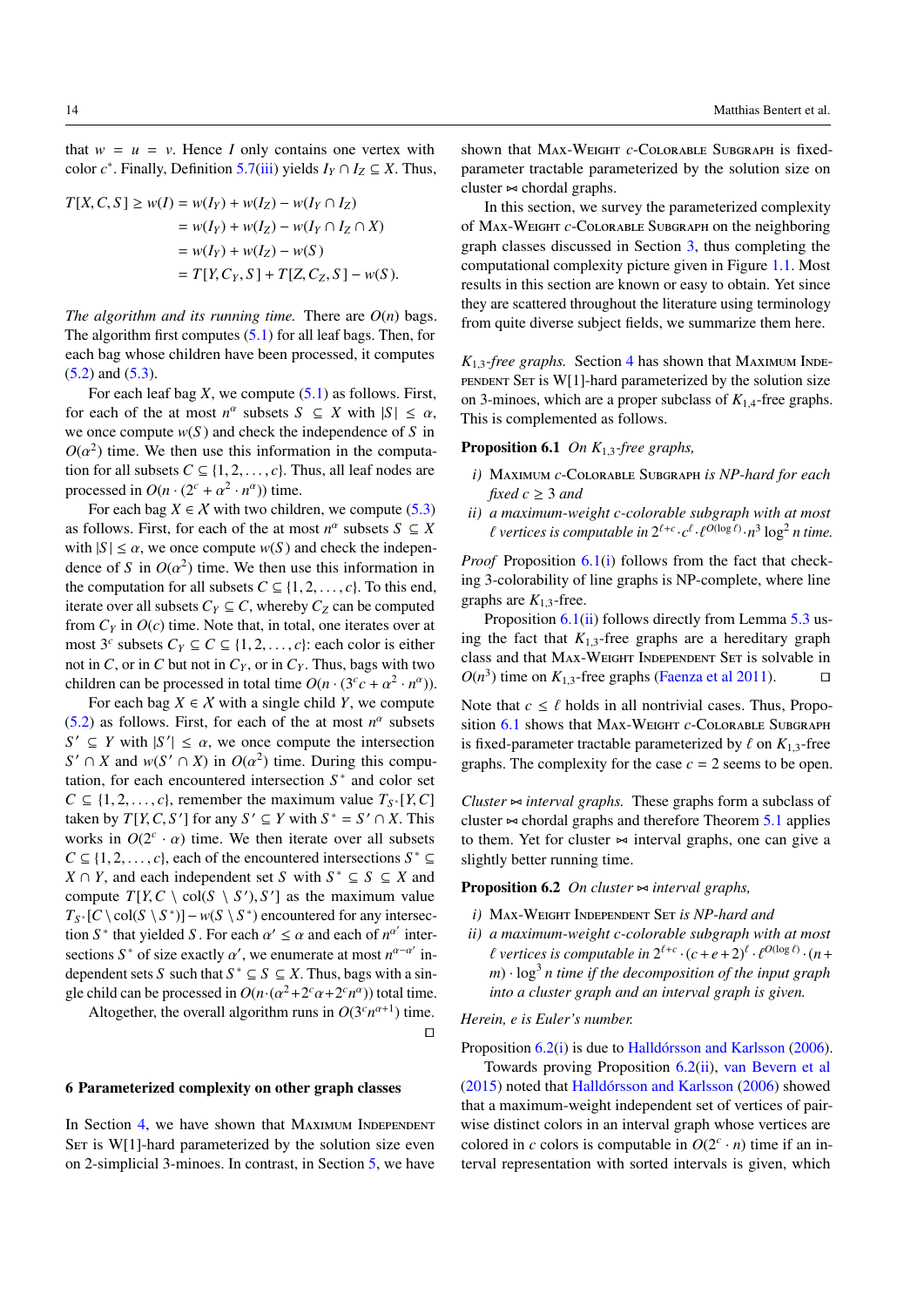<span id="page-14-5"></span>can be computed in  $O(n + m)$  time. Since cluster  $\sim$  interval graphs are a hereditary graph class, Proposition  $6.2$ [\(ii\)](#page-13-6) follows from this result of [Halldórsson and Karlsson](#page-15-4) [\(2006\)](#page-15-4) and Lemmas [5.3](#page-10-2) and [5.5.](#page-11-1)

*Chordal graphs.* Theorem [4.1](#page-7-0) shows that MAXIMUM INDEPEN-DENT SET is  $W[1]$ -hard parameterized by the solution size on inductive 2-independent graphs. Chordal graphs are exactly the inductive 1-independent graphs [\(Blair and Peyton](#page-15-19) [1993;](#page-15-19) [Ye and Borodin](#page-16-3) [2012\)](#page-16-3).

<span id="page-14-0"></span>Proposition 6.3 *In chordal graphs*, MAX-WEIGHT *c*-COLORABLE Subgraph *is*

- <span id="page-14-2"></span>*i) NP-hard,*
- <span id="page-14-3"></span>*ii) polynomial-time solvable for each fixed c yet W[2]-hard parameterized by c, and*
- <span id="page-14-4"></span>*iii) a maximum-weight c-colorable subgraph with at most*  $\ell$  vertices is computable in  $2^{\ell+c} \cdot c^{\ell} \cdot \ell^{O(\log \ell)} \cdot (n+m) \cdot$ log<sup>3</sup> *n time.*

Proposition  $6.3(i)$  $6.3(i)$  and  $(ii)$  were shown by [Yannakakis and](#page-16-14) [Gavril](#page-16-14) [\(1987\)](#page-16-14). Proposition [6.3](#page-14-0)[\(iii\)](#page-14-4) follows from the fact that MAX-WEIGHT INDEPENDENT SET is linear-time solvable in chordal graphs [\(Frank](#page-15-26) [1975\)](#page-15-26) and using Lemma [5.3.](#page-10-2) This was shown for the unweighted variant by [Misra et al](#page-16-4) [\(2013\)](#page-16-4) and our Lemma [5.3](#page-10-2) is, essentially, just a slightly adapted weighted variant of this result.

*Interval graphs.* [Yannakakis and Gavril](#page-16-14) [\(1987\)](#page-16-14) noted that Max-Weight *c*-Colorable Subgraph in interval graphs is solvable in polynomial time by modelling it as a totally unimodular linear program.

Using a flow formulation, [Arkin and Silverberg](#page-15-27) [\(1987\)](#page-15-27) proved that the equivalent problem of scheduling a maximumweight subset of intervals on *c* parallel identical machines such that the intervals on each machine are pairwise nonintersecting is solvable in  $O(n^2 \log n)$  time. Since the interval representation of an interval graph is computable in the same time [\(Corneil et al](#page-15-28) [2009\)](#page-15-28), one gets the following result.

<span id="page-14-1"></span>Proposition 6.4 MAX-WEIGHT *c*-COLORABLE SUBGRAPH *is solvable in O*(*n* 2 log *n*) *time on interval graphs.*

*Inductive k-independent graphs.* Of course, our hardness re-sult of Theorem [4.1](#page-7-0) also holds for MAXIMUM INDEPENDENT SET in inductive *k*-independent graphs.

On the positive side, [Ye and Borodin](#page-16-3) [\(2012\)](#page-16-3) showed that Max-Weight Independent Set is polynomial-time *k*approximable in inductive *k*-independent graphs. The algorithm requires the *k-independence ordering* of Definition [2.3,](#page-2-1) which cannot be computed efficiently (cf. Proposition [3.1\)](#page-5-2), yet sometimes is given by the application data [\(Ásgeirsson](#page-15-0) [et al](#page-15-0) [2017;](#page-15-0) [Halldórsson and Tonoyan](#page-15-2) [2015\)](#page-15-2).

## 7 Conclusion

Motivated by recent work on wireless scheduling [\(Ásgeirsson](#page-15-0) [et al](#page-15-0) [2017;](#page-15-0) [Halldórsson and Tonoyan](#page-15-2) [2015\)](#page-15-2), we performed an extensive analysis of problems related to independent sets on graphs that lie between interval graphs on the "bottom end" and inductive 2-independent graphs on the "top end". Some of our (computational hardness) results might be discouraging given that, in real-world scheduling applications, one often has to expect inductive *k*-independent graphs with constant  $k > 2$ . This negative impression is alleviated by the following observations.

First, there are several tractability results for classic scheduling problems that can be modeled as independent set problems at this fairly low level in the graph classes hierarchy.

Second, our parameterized complexity studies are basically focused on the parameter solution size. In the spirit of multivariate complexity analysis [\(Fellows et al](#page-15-29) [2013;](#page-15-29) [Ko](#page-16-15)[musiewicz and Niedermeier](#page-16-15) [2012;](#page-16-15) [Niedermeier](#page-16-16) [2010\)](#page-16-16) this encourages the studies of further and also "combined" parameterizations. Indeed, with real-world data at hand, one might first measure numerous parameter values in the instance (say characteristics such as maximum degree, treewidth, degree distribution, feedback edge and vertex numbers) that, if small, altogether might be exploited to get strong fixed-parameter tractability results.

Third, we point out that combining approximation algorithms (there are several results in the literature including  $\overrightarrow{As}$ [geirsson et al](#page-15-0) [\(2017\)](#page-15-0); [Halldórsson and Tonoyan](#page-15-2) [\(2015\)](#page-15-2); and [Ye and Borodin](#page-16-3) [\(2012\)](#page-16-3)) with problem-specific parameterizations might lead to parameterized approximation algorithms with improved approximation factors and/or running times in relevant application scenarios, see [van Bevern et al](#page-15-30) [\(2017\)](#page-15-30) for a concrete example.

We remark that our main positive result (fixed-parameter tractability of finding maximum-weight *c*-colorable subgraphs on cluster  $\approx$  chordal graphs, Theorem [5.1\)](#page-9-0) indeed also holds for the so far seemingly neglected class of graphs with a given tree decomposition where the independent sets in each bag have size at most  $\alpha$ : it can be solved in  $O(3^c \cdot n^{\alpha+1})$ time (Lemma [5.8\)](#page-11-7). We feel that this class of graphs might be of independent interest.

Finally, Section [3](#page-3-0) with its classification of graph classes between interval graphs and inductive 3-independent graphs might prove useful even for (graph-algorithmic) studies not touching scheduling and independent set problems. On a different note, we advocate that parameterized complexity analysis may prove useful for further studies on hard scheduling problems—so far the number of studies in this direction is fairly small and leaves numerous challenges for future work [\(Mnich and van Bevern](#page-16-17) [2018\)](#page-16-17).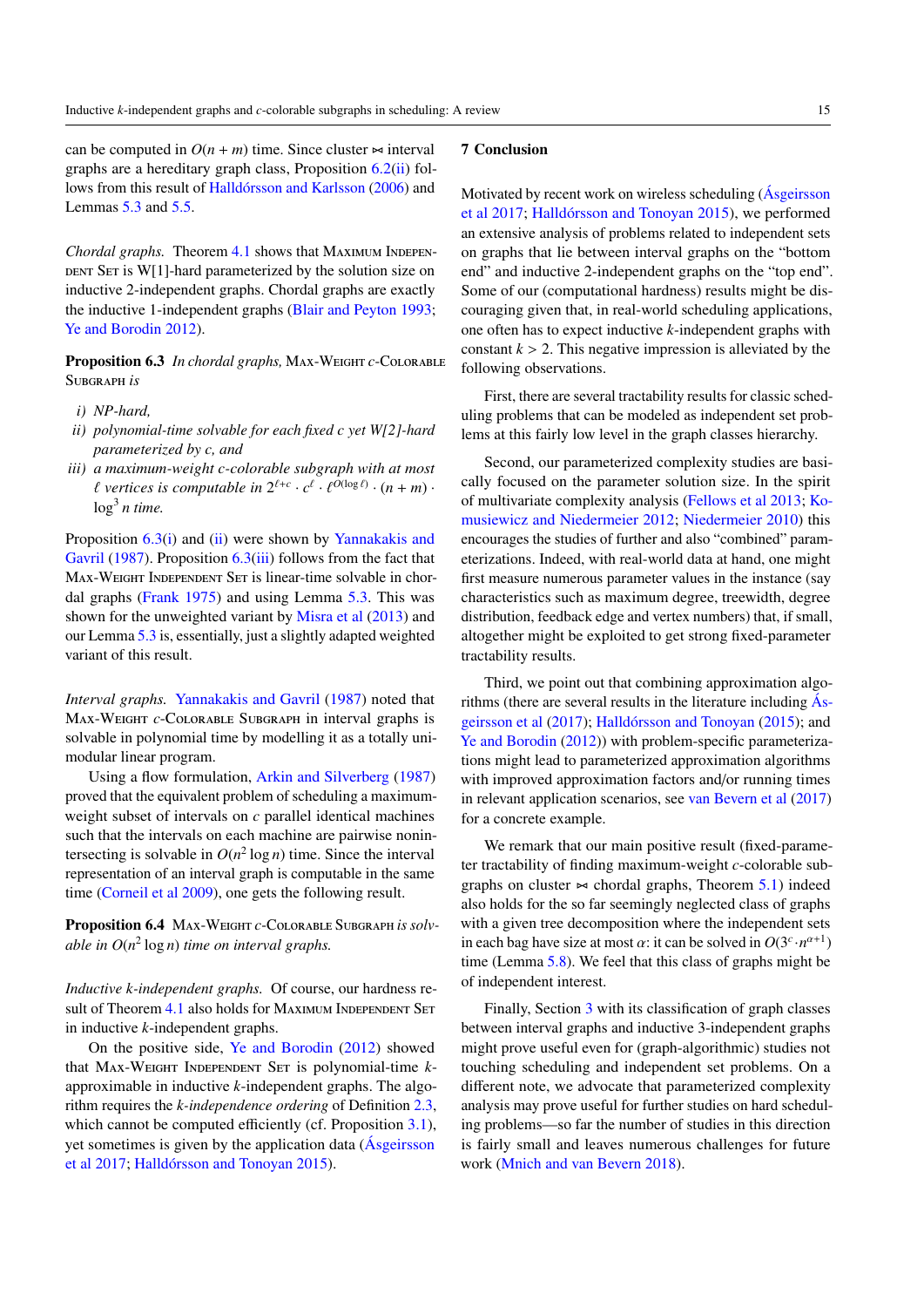*Acknowledgement.* We are grateful to Andreas Krebs (Tübingen) for fruitful discussions concerning parts of this work. We thank the anonymous referees of *Journal of Scheduling* for constructive feedback.

## References

- <span id="page-15-18"></span>Akcoglu K, Aspnes J, DasGupta B, Kao MY (2002) Opportunity-cost algorithms for combinatorial auctions. In: Applied Optimization 74: Computational Methods in Decision-Making, Economics and Finance, Kluwer Academic Publishers, pp 455–479, doi:10.1007/[978-1-4757-3613-7\\_23](http://dx.doi.org/10.1007/978-1-4757-3613-7_23) (Cited on page [5\)](#page-4-1)
- <span id="page-15-25"></span>Alon N, Yuster R, Zwick U (1995) Color-coding. Journal of the ACM 42(4):844–856, doi:10.1145/[210332.210337](http://dx.doi.org/10.1145/210332.210337) (Cited on page [11\)](#page-10-3)
- <span id="page-15-27"></span>Arkin EM, Silverberg EB (1987) Scheduling jobs with fixed start and end times. Discrete Applied Mathematics 18(1):1–8, doi:10.1016/[0166-218X\(87\)90037-0](http://dx.doi.org/10.1016/0166-218X(87)90037-0) (Cited on page [15\)](#page-14-5)
- <span id="page-15-0"></span>Ásgeirsson EI, Halldórsson MM, Tonoyan T (2017) Universal framework for wireless scheduling problems. In: 44th International Colloquium on Automata, Languages, and Programming, ICALP, Schloss Dagstuhl - Leibniz-Zentrum fuer Informatik, pp 129:1– 129:15, doi:10.4230/[LIPIcs.ICALP.2017.129](http://dx.doi.org/10.4230/LIPIcs.ICALP.2017.129) (Cited on pages [1,](#page-0-1) [5,](#page-4-1) and [15\)](#page-14-5)
- <span id="page-15-13"></span>Baker BS, Coffman EG (1996) Mutual exclusion scheduling. Theoretical Computer Science 162(2):225–243, doi[:10.1016](http://dx.doi.org/10.1016/0304-3975(96)00031-X)/0304- [3975\(96\)00031-X](http://dx.doi.org/10.1016/0304-3975(96)00031-X) (Cited on page [4\)](#page-3-5)
- <span id="page-15-17"></span>Bansal N, Blum A, Chawla S (2004) Correlation clustering. Machine Learning 56(1):89–113, doi:10.1023/[B:MACH.0000033116.57574.95](http://dx.doi.org/10.1023/B:MACH.0000033116.57574.95) (Cited on page [4\)](#page-3-5)
- <span id="page-15-6"></span>van Bevern R, Mnich M, Niedermeier R, Weller M (2015) Interval scheduling and colorful independent sets. Journal of Scheduling 18:449–469, doi:10.1007/[s10951-014-0398-5](http://dx.doi.org/10.1007/s10951-014-0398-5) (Cited on pages [2,](#page-1-1) [4,](#page-3-5) [10,](#page-9-7) [11,](#page-10-3) and [14\)](#page-13-7)
- <span id="page-15-30"></span>van Bevern R, Komusiewicz C, Sorge M (2017) A parameterized approximation algorithm for the mixed and windy capacitated arc routing problem: Theory and experiments. Networks 70(3):262–278, doi:10.1002/[net.21742,](http://dx.doi.org/10.1002/net.21742) WARP 2 special issue (Cited on page [15\)](#page-14-5)
- <span id="page-15-20"></span>Birand B, Chudnovsky M, Ries B, Seymour P, Zussman G, Zwols Y (2012) Analyzing the performance of greedy maximal scheduling via local pooling and graph theory. IEEE/ACM Transactions on Networks 20(1):163–176, doi:10.1109/[TNET.2011.2157831](http://dx.doi.org/10.1109/TNET.2011.2157831) (Cited on page [5\)](#page-4-1)
- <span id="page-15-19"></span>Blair JRS, Peyton B (1993) An introduction to chordal graphs and clique trees. In: Graph Theory and Sparse Matrix Computation, IMA Volumes in Mathematics and its Applications, vol 56, Springer, pp 1–29, doi:10.1007/[978-1-4613-8369-7\\_1](http://dx.doi.org/10.1007/978-1-4613-8369-7_1) (Cited on pages [5,](#page-4-1) [6,](#page-5-3) [12,](#page-11-8) and [15\)](#page-14-5)
- <span id="page-15-15"></span>Booth KS, Lueker GS (1976) Testing for the consecutive ones property, interval graphs, and graph planarity using PQ-tree algorithms. Journal of Computer and System Sciences 13(3):335–379, doi:10.1016/[S0022-0000\(76\)80045-1](http://dx.doi.org/10.1016/S0022-0000(76)80045-1) (Cited on page [4\)](#page-3-5)
- <span id="page-15-28"></span>Corneil DG, Olariu S, Stewart L (2009) The LBFS structure and recognition of interval graphs. SIAM Journal on Discrete Mathematics 23(4):1905–1953 (Cited on page [15\)](#page-14-5)
- <span id="page-15-8"></span>Cygan M, Fomin FV, Kowalik L, Lokshtanov D, Marx D, Pilipczuk M, Pilipczuk M, Saurabh S (2015) Parameterized Algorithms. Springer, doi:10.1007/[978-3-319-21275-3](http://dx.doi.org/10.1007/978-3-319-21275-3) (Cited on pages [3](#page-2-2) and [12\)](#page-11-8)
- <span id="page-15-16"></span>Dirac GA (1961) On rigid circuit graphs. Abhandlungen aus dem Mathematischen Seminar der Universität Hamburg 25(1):71–76, doi:10.1007/[BF02992776](http://dx.doi.org/10.1007/BF02992776) (Cited on pages [4](#page-3-5) and [5\)](#page-4-1)
- <span id="page-15-9"></span>Downey RG, Fellows MR (2013) Fundamentals of Parameterized Complexity. Springer, doi:10.1007/[978-1-4471-5559-1](http://dx.doi.org/10.1007/978-1-4471-5559-1) (Cited on page [3\)](#page-2-2)
- <span id="page-15-23"></span>Faenza Y, Oriolo G, Stauffer G (2011) An algorithmic decomposition of claw-free graphs leading to an  $O(n^3)$ -algorithm for the weighted stable set problem. In: Proceedings of the 22nd ACM-SIAM Symposium on Discrete Algorithms (SODA'11), SIAM, pp 630–646, doi:10.1137/[1.9781611973082.49](http://dx.doi.org/10.1137/1.9781611973082.49) (Cited on pages [8](#page-7-4) and [14\)](#page-13-7)
- <span id="page-15-24"></span>Fellows MR, Hermelin D, Rosamond F, Vialette S (2009) On the parameterized complexity of multiple-interval graph problems. Theoretical Computer Science 410(1):53–61, doi:10.1016/[j.tcs.2008.09.065](http://dx.doi.org/10.1016/j.tcs.2008.09.065) (Cited on pages [8](#page-7-4) and [10\)](#page-9-7)
- <span id="page-15-29"></span>Fellows MR, Jansen BMP, Rosamond FA (2013) Towards fully multivariate algorithmics: Parameter ecology and the deconstruction of computational complexity. European Journal of Combinatorics 34(3):541–566, doi:10.1016/[j.ejc.2012.04.008](http://dx.doi.org/10.1016/j.ejc.2012.04.008) (Cited on page [15\)](#page-14-5)
- <span id="page-15-10"></span>Flum J, Grohe M (2006) Parameterized Complexity Theory. Springer, doi:10.1007/[3-540-29953-X](http://dx.doi.org/10.1007/3-540-29953-X) (Cited on page [3\)](#page-2-2)
- <span id="page-15-26"></span>Frank A (1975) Some polynomial algorithms for certain graphs and hypergraphs. In: Proceedings of the 5th British Combinatorial Conference, Congressus Numerantium, vol XV, pp 211–226 (Cited on page [15\)](#page-14-5)
- <span id="page-15-14"></span>Gardi F (2009) Mutual exclusion scheduling with interval graphs or related classes, part i. Discrete Applied Mathematics 157(1):19–35, doi:10.1016/[j.dam.2008.04.016](http://dx.doi.org/10.1016/j.dam.2008.04.016) (Cited on page [4\)](#page-3-5)
- <span id="page-15-7"></span>Gaur DR, Krishnamurti R (2003) Scheduling intervals using independent sets in claw-free graphs. In: Proceedings of the International Conference on Computational Science and Its Applications (ICCSA 2003), Springer, pp 254–262, doi:10.1007/[3-540-44839-X\\_28](http://dx.doi.org/10.1007/3-540-44839-X_28) (Cited on pages [2](#page-1-1) and [5\)](#page-4-1)
- <span id="page-15-21"></span>Gyárfás A, West D (1995) Multitrack interval graphs. Congressus Numerantium 109:109–116 (Cited on page [7\)](#page-6-2)
- <span id="page-15-1"></span>Halldórsson MM (2016) Invited paper: Models for wireless algorithms. In: Proceedings of the 14th International Symposium on Modeling and Optimization in Mobile, Ad Hoc, and Wireless Networks (WiOpt'16), IEEE, pp 377–381, doi:10.1109/[WIOPT.2016.7492945](http://dx.doi.org/10.1109/WIOPT.2016.7492945) (Cited on page [1\)](#page-0-1)
- <span id="page-15-4"></span>Halldórsson MM, Karlsson RK (2006) Strip graphs: Recognition and scheduling. In: Proceedings of the 32nd International Workshop on Graph-Theoretic Concepts in Computer Science (WG'06), Springer, Lecture Notes in Computer Science, vol 4271, pp 137–146, doi:10.1007/[11917496\\_13](http://dx.doi.org/10.1007/11917496_13) (Cited on pages [2,](#page-1-1) [4,](#page-3-5) [6,](#page-5-3) [7,](#page-6-2) [11,](#page-10-3) [12,](#page-11-8) [14,](#page-13-7) and [15\)](#page-14-5)
- <span id="page-15-2"></span>Halldórsson MM, Tonoyan T (2015) How well can graphs represent wireless interference? In: Proceedings of the 47th Annual ACM Symposium on Theory of Computing (STOC'15), ACM, pp 635– 644, doi:10.1145/[2746539.2746585](http://dx.doi.org/10.1145/2746539.2746585) (Cited on pages [1,](#page-0-1) [4,](#page-3-5) [5,](#page-4-1) and [15\)](#page-14-5)
- <span id="page-15-5"></span>Höhn W, König FG, Möhring RH, Lübbecke ME (2011) Integrated sequencing and scheduling in coil coating. Management Science 57(4):647–666, doi:10.1287/[mnsc.1100.1302](http://dx.doi.org/10.1287/mnsc.1100.1302) (Cited on pages [2](#page-1-1) and [7\)](#page-6-2)
- <span id="page-15-11"></span>Jamison RE, Mulder HM (2000) Tolerance intersection graphs on binary trees with constant tolerance 3. Discrete Mathematics 215(1):115– 131, doi:10.1016/[S0012-365X\(99\)00231-9](http://dx.doi.org/10.1016/S0012-365X(99)00231-9) (Cited on page [4\)](#page-3-5)
- <span id="page-15-3"></span>Jiang M (2010) On the parameterized complexity of some optimization problems related to multiple-interval graphs. Theoretical Computer Science 411(49):4253–4262, doi:10.1016/[j.tcs.2010.09.001](http://dx.doi.org/10.1016/j.tcs.2010.09.001) (Cited on pages [2,](#page-1-1) [3,](#page-2-2) and [8\)](#page-7-4)
- <span id="page-15-22"></span>Jiang M (2013) Recognizing d-interval graphs and d-track interval graphs. Algorithmica 66(3):541–563, doi:10.1007/[s00453-012-](http://dx.doi.org/10.1007/s00453-012-9651-5) [9651-5](http://dx.doi.org/10.1007/s00453-012-9651-5) (Cited on page [8\)](#page-7-4)
- <span id="page-15-12"></span>Kammer F, Tholey T, Voepel H (2010) Approximation algorithms for intersection graphs. In: Proceedings of the 13th International Workshop on Approximation Algorithms for Combinatorial Optimization Problems and 14th Workshop on Randomized Techniques in Computation: Algorithms and Techniques (APPROX'10 and RAN-DOM'10), Springer, Lecture Notes in Computer Science, vol 6302, pp 260–273, doi:10.1007/[978-3-642-15369-3\\_20](http://dx.doi.org/10.1007/978-3-642-15369-3_20) (Cited on page [4\)](#page-3-5)